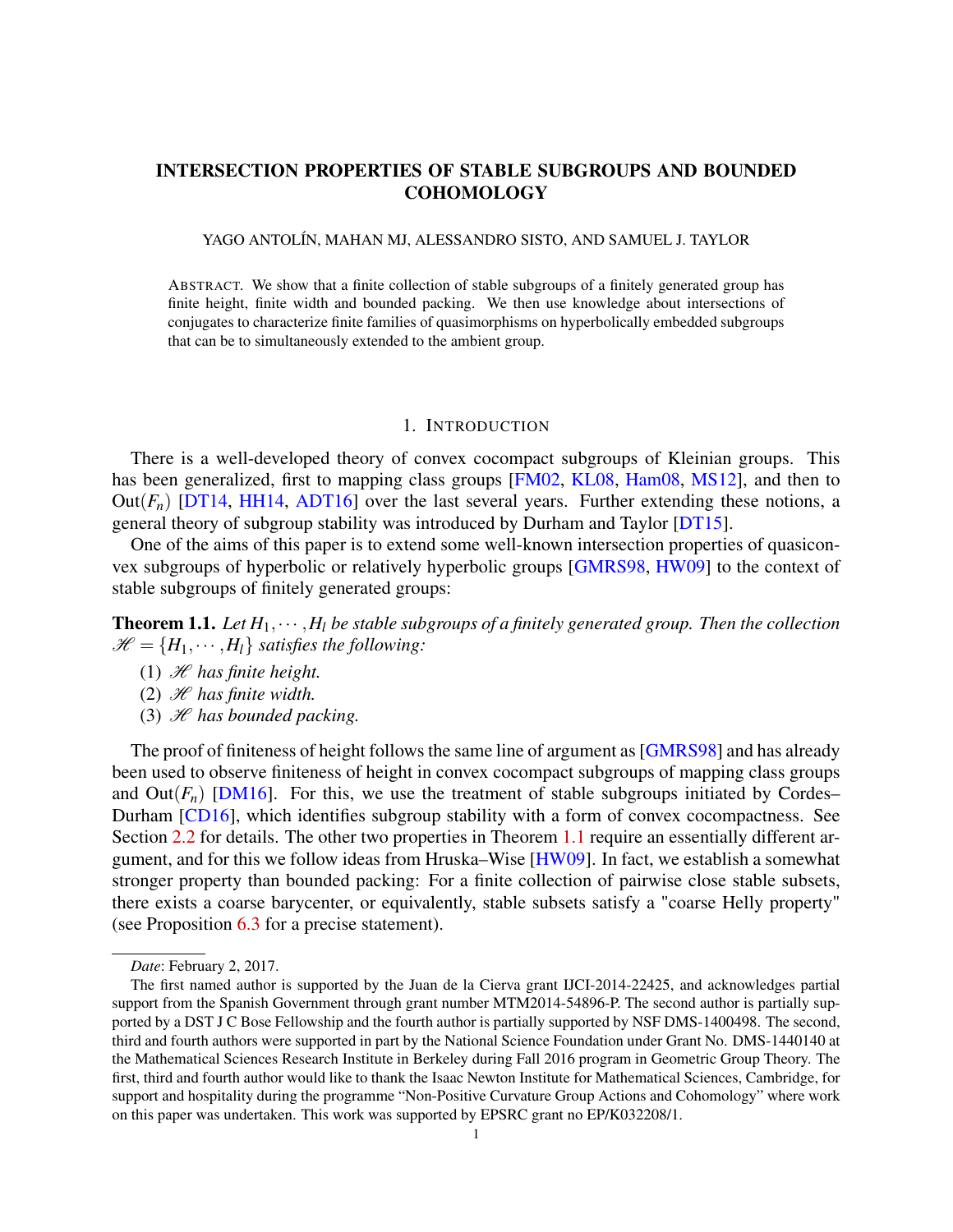Combining Theorem [1.1](#page-0-0) with existing work of a number of authors, we have the following (see [\[CD16\]](#page-14-8) for an elaboration on these examples):

<span id="page-1-0"></span>Corollary 1.2. *Let the pair* (*G*,*H*) *of a finitely generated group and a subgroup H satisfy one of the following:*

- (1) *G is hyperbolic and H is quasiconvex in G.*
- (2) *G is relatively hyperbolic and H is a finitely generated subgroup quasi-isometrically embedded in the coned off graph* [\[Far98\]](#page-14-9)*.*
- (3)  $G = A(\Gamma)$  *is a RAAG with*  $\Gamma$  *a finite graph which is not a join and* H *is a finitely generated subgroup quasi-isometrically embedded in the extension graph.*
- (4)  $G = Mod(S)$  *and H is a convex cocompact subgroup.*
- (5)  $G = Out(F_n)$  *and H is a convex cocompact subgroup.*
- (6) *H is an hyperbolic, hyperbolically embedded subgroup of G.*

*Then H has finite height, finite width and bounded packing.*

*Proof.* Item (1) is the content of [\[GMRS98\]](#page-14-6) and [\[HW09\]](#page-15-2). The other items follow from Theorem [1.1](#page-0-0) along with work by various authors establishing that *H* is stable in *G*. For (2) this is due to  $[ADT16]$ , for  $(3)$  this is due to  $[KMT14]$ , for  $(4)$  this is due to  $[DT15]$ , for  $(5)$  this is again [\[ADT16\]](#page-14-4), and for (6) this is in [\[Sis16\]](#page-15-4) (see Remark [2.11\)](#page-5-0).

We also give a couple of straightforward applications. Using work in [\[Sag95\]](#page-15-5), [\[Sag97\]](#page-15-6), [\[HW09\]](#page-15-2), we have the following.

Corollary 1.3. *(See Corollary [6.2.](#page-12-0)) Suppose H is a finitely generated stable codimension* 1 *subgroup of a finitely generated group G. Then the corresponding CAT*(0) *cube complex is finite dimensional.*

Similarly, using work in [\[Sch97\]](#page-15-7), [\[Mj08\]](#page-15-8), we prove the following:

Proposition 1.4. *(See Proposition [6.7.](#page-14-10)) Let G*1,*G*<sup>2</sup> *be finitely generated groups with Cayley graphs* Γ1,Γ2*, word metrics d*1,*d*2*, and stable subgroups H*1,*H*2*. Let* Λ1*,* Λ<sup>2</sup> *be the limit sets of H*1,*H*<sup>2</sup> *in the Morse boundaries*  $\partial_M G_1$ , $\partial_M G_2$  *respectively. Let*  $\mathscr{J}_i$ , *i* = 1,2, *be the collection of translates of*  $H_{wi}$ , the weak hulls of  $\Lambda_i$  in  $\Gamma_i$ . Let  $\phi$  :  $\mathscr{J}_1 \to \mathscr{J}_2$  be uniformly proper. Then there exists a *quasi-isometry q from*  $\Gamma_1$  *to*  $\Gamma_2$  *which pairs the sets*  $\mathcal{J}_1$  *and*  $\mathcal{J}_2$  *as*  $\phi$  *does (in particular,*  $\Gamma_1, \Gamma_2$ *are quasi-isometric).*

Applications to bounded cohomology. We study the case of hyperbolically embedded subgroups in more detail, with the goal of obtaining the applications to bounded cohomology explained below.

Hyperbolically embedded subgroups were introduced by Dahmani, Guirardel and Osin [\[DGO17\]](#page-14-11) as a generalization of parabolic subgroups of relatively hyperbolic group. They are very useful to study acylindrically hyperbolic groups, and in fact they are essential, for example, in the proof of SQ-universality [\[DGO17\]](#page-14-11), as well as in the study of bounded cohomology [\[HO13,](#page-14-12) [FPS15,](#page-14-13) [HS17\]](#page-14-14). In the specific case when *G* is hyperbolic, a subgroup *H* is hyperbolically embedded if and only if *H* is quasiconvex and almost malnormal. This extra structure allows to obtain stronger structural properties for the intersections. For example, in Proposition [5.1,](#page-8-0) we show that if  $H_1$  and  $H_2$  are hyperbolically embedded in  $(G, X)$ , with the Cayley graph  $\Gamma(G, X)$  hyperbolic, then the collection of essentially distinct intersections of *H*<sup>1</sup> with *G*-conjugates of *H*2, is hyperbolically embedded in  $(G, X)$ .

Our main application of intersections of hyperbolically embedded subgroups is related to the bounded cohomology of acylindrically hyperbolic groups via quasimorphisms. We briefly recall this relation, see [\[Fri16\]](#page-14-15) for details.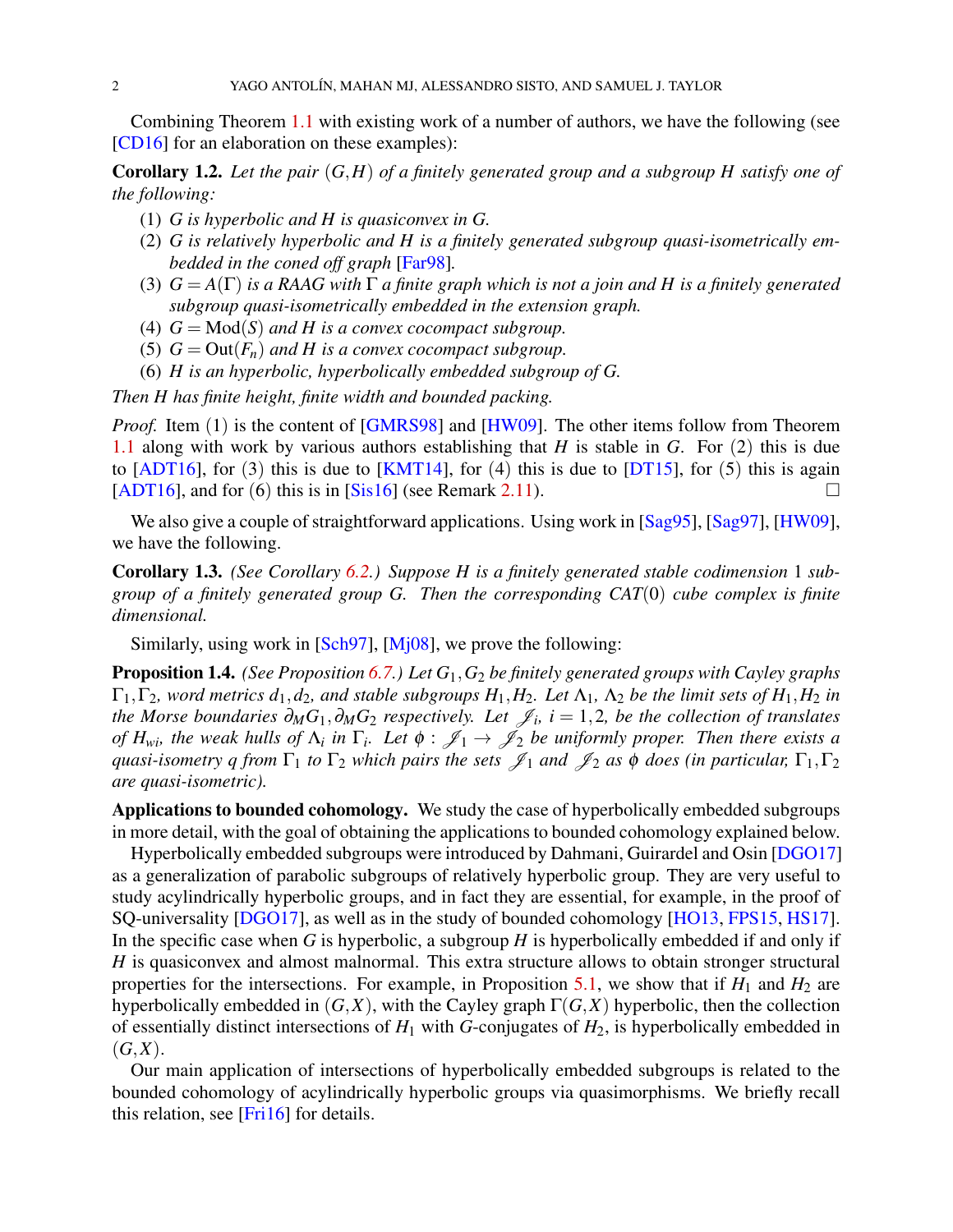There are natural maps from  $H_h^{\bullet}$  $\mathbf{L}_b^{\bullet}(G,\mathbb{R})$ , the **bounded cohomology groups** of *G* with trivial coefficients, to  $H^{\bullet}(G,\mathbb{R})$ , the standard cohomology groups of *G*. The kernel of theses maps is denoted by  $EH_b^{\bullet}(G,\mathbb{R})$ , and it is called the **exact bounded cohomology** of *G* with trivial coefficients. Thus, the problem of understanding the bounded cohomology of a group can be reduced to the problem of understanding the exact bounded cohomology. In degree 2, there is an explicit description of  $EH<sub>b</sub><sup>2</sup>(G,\mathbb{R})$  in terms of quasimorphisms.

Recall that a **quasimorphism** of *G* is a function  $f: G \to \mathbb{R}$  satisfying the property that there is some *D* ≥ 0 such that  $|f(xy) - f(x) - f(y)|$  ≤ *D* for all *x*, *y* ∈ *G*. A quasimorphism is **homogeneous** if  $f(x^n) = nf(x)$  for all  $n \in \mathbb{N}$  and all  $x \in G$ . Denote by  $Q^h(G, \mathbb{R})$  the space of homogeneous quasimorphisms. One has that

$$
Q^h(G,\mathbb{R})/Hom(G,\mathbb{R})\cong EH_b^2(G,\mathbb{R}).
$$

Brooks [\[Bro81\]](#page-14-16) develop a combinatorial construction that gives an infinite dimensional family of quasimorphims for free groups. This construction can be viewed as extending a quasimorphism from an infinite cyclic subgroup to the whole group. There have been many generalizations of this construction, see e.g. [\[EF97,](#page-14-17) [Fuj98,](#page-14-18) [BF02,](#page-14-19) [Fuj00\]](#page-14-20), the most general of which being in the context of hyperbolically embedded subgroups (see [\[HO13,](#page-14-12) [FPS15\]](#page-14-13)). In this paper, we improve this construction to extend quasimorphisms from different hyperbolically embedded subgroups simultaneously.

Let  $H_1, \ldots, H_l$  be subgroups of a group *G*. Let  $q_i$  be a homogeneous quasimorphism on  $H_i$ . We say that  $\{q_i\}$  is **intersection-compatible** if whenever  $x \in H_i$  is conjugate to  $y \in H_j$  we have  $q_i(x) = q_i(y)$ . It is very easy to see that if the  $q_i$  have a common extension, then  $\{q_i\}$  is intersectioncompatible.

**Theorem 1.5.** *(See Theorem [5.5\)](#page-10-0). Let G be a group with generating set X and assume that*  $\Gamma(G,X)$ *is hyperbolic. Let*  $H_1, \ldots, H_l$  *be hyperbolically embedded in*  $(G,X)$ *, and let*  $q_i$  *be a homogeneous*  $q$ uasimorphism on  $H$ <sub>i</sub>. Then there exists a homogeneous  $q$ uasimorphism  $q$  on  $G$  so that  $q|_{H_{i}} = q_{i}$  if *and only if* {*qi*} *is intersection-compatible.*

As an application of this, we show that not all the exact bounded cohomology of *G* in degree 2 can be recovered from a given finite family of hyperbolically embedded subgroups (Corollary [5.9\)](#page-12-1), despite the fact that it can be recovered from the collection of all virtually free hyperbolically embedded subgroups by [\[HS17\]](#page-14-14).

#### 2. PRELIMINARIES

#### 2.1. Subgroup stability. We recall some material from [\[DT15,](#page-14-5) [Cor15\]](#page-14-21).

**Definition 2.1.** Let X be a geodesic metric space and  $f: \mathbb{R}_{\geq 1} \times \mathbb{R}_{\geq 0} \to \mathbb{R}_{\geq 0}$  be a function. A *quasigeodesic* γ *in X is f* –stable *if for any* (*K*, ε)*-quasigeodesic* η *with endpoints on* γ*, we have*  $\eta \subset N_{f(K,\varepsilon)}(\gamma)$ *, the f*(*K*,  $\varepsilon$ )-neighborhood of  $\gamma$ .

*The function f is called the* stability function *of* γ*.*

**Definition 2.2.** *Let*  $\Phi: X \to Y$  *be a quasi-isometric embedding between geodesic metric spaces.* Φ(*X*) *is called a* stable subspace *of Y and* Φ *is called a* stable embedding *if there exists a stability function f such that the image of any geodesic in X is an f -stable quasigeodesic in Y .*

*If*  $H \leq G$  are finitely generated groups, H is called a **stable subgroup** of G if the inclusion map *i*:  $H \rightarrow G$  *is a stable embedding.*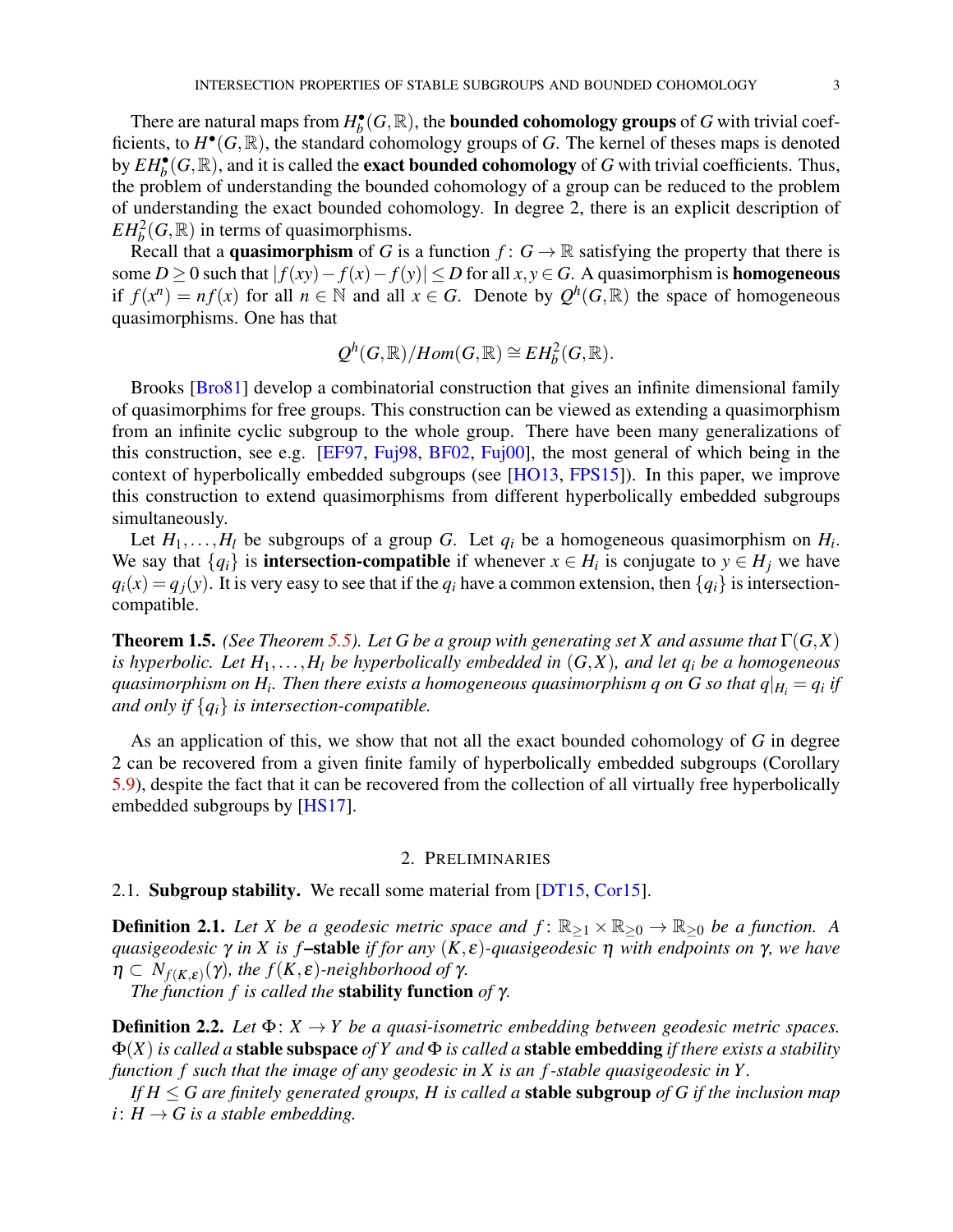Note that if *H* is a stable subgroup of *G*, then the coset  $gH$  is also stable in *G* with the same stability function. We will need the following basic lemma, which follows from the definitions.

<span id="page-3-2"></span>**Lemma 2.3.** Suppose that H is a stable subgroup of a finitely generated group G. For any  $D \ge 0$ *there exists*  $R \geq 0$  *such that if*  $\gamma$  *is a geodesic in G whose endpoints have distance* D from H then

 $\gamma \subset N_R(H)$ .

*Moreover, such a geodesic is stable with stability function depending only on D and that of H.*

We conclude this section by recalling a result of Cordes:

<span id="page-3-3"></span>**Lemma 2.4** ( $[Cor15, Lemma 2.2 and 2.3]$  $[Cor15, Lemma 2.2 and 2.3]$ ). *Suppose that X is a geodesic metric space and let*  $\alpha$ , β*, and* γ *be the sides of a geodesic triangle* ∆ *in X. If* α *and* β *are f –stable, then* ∆ *is* δ*–thin and*  $\gamma$  *is f'*-stable, where  $\delta > 0$  and f' depend only on f.

<span id="page-3-0"></span>2.2. Boundary convex cocompactness. The Morse boundary  $\partial_M X$  of a geodesic metric space *X* was defined in [\[Cor15,](#page-14-21) [CH16\]](#page-14-22). We shall not need the exact definition. Suffice to say that one can think of it as consisting of asymptote classes of sequences of points which can be connected to a fixed basepoint  $o \in X$  by stable geodesics. Let *H* be a finitely generated group acting by isometries on a proper geodesic metric space *X*. The limit set  $\Lambda_H \subset \partial_M X$  is the set of points which can be represented by sequences in  $H \cdot o$ . It is proved in [\[CD16\]](#page-14-8) that  $\Lambda_H$  is independent of the base-point *o*. The weak hull  $H_w(H)$  of  $\Lambda_H$  in *X* is the union of all geodesics with distinct endpoints in  $\Lambda_H$ .

Definition 2.5. [\[CD16\]](#page-14-8) *H acts boundary convex cocompactly on X if*

- (1) *H acts properly on X ;*
- (2) *For some (any)*  $o \in X$ *,*  $\Lambda_H$  *is nonempty and compact;*
- (3) *For some (any) o*  $\in$  *X, the action of H on H<sub><i>w*</sub></sub>(*H*) *is cocompact.*

*Let G be a finitely generated group and*  $H \subset G$  *a subgroup. H is boundary convex cocompact in G if H acts boundary convex cocompactly on any Cayley graph of G with respect to a finite generating set.*

The following theorem was proven by Cordes and Durham:

<span id="page-3-1"></span>Theorem 2.6. [\[CD16\]](#page-14-8) *Let G be a finitely generated group and H a subgroup. Then H is stable in G if and only if it is boundary convex cocompact.*

*In this case, H is hyperbolic and the inclusion map i* :  $H \rightarrow G$  *extends continuously and Hequivariantly to an embedding of the Gromov boundary* ∂*H into* ∂*MG which is a homeomorphism onto its limit set* Λ*H.*

2.3. Height, Width and Bounded Packing. For a subgroup  $H \leq G$ , we write  $H^g = gHg^{-1}$ .

Definition 2.7. [\[GMRS98\]](#page-14-6) *Let G be a group and H a subgroup.*

- *Conjugates*  $H^{g_1}, \dots, H^{g_k}$  *are* **essentially distinct** *if the cosets*  $g_1H, \dots, g_kH$  *are distinct.*
- *H has height at most n in G if the intersection of any* (*n*+1) *essentially distinct conjugates is finite. The least n for which this is satisfied is called the* height *of H in G.*
- *The* width *of H* is the maximal cardinality of the set  $\{g_i H : |H^{g_i} \cap H^{g_j}| = \infty\}$ , where  $\{g_i H\}$ *ranges over all collections of distinct cosets.*

*Similarly, given a finite collection*  $\mathscr{H} = \{H_1, \cdots, H_l\}$ *, conjugates*  $H_{\sigma(1)}^{g_1}, \cdots, H_{\sigma(l)}^{g_k}$  $\sigma(k)$  are **essentially distinct** if the cosets  $g_1H_{\sigma(1)},\cdots,g_kH_{\sigma(k)}$  are distinct. The finite collection  $\mathscr H$  of subgroups of G *has height at most n if the intersection of any* (*n*+1) *essentially distinct conjugates is finite. The*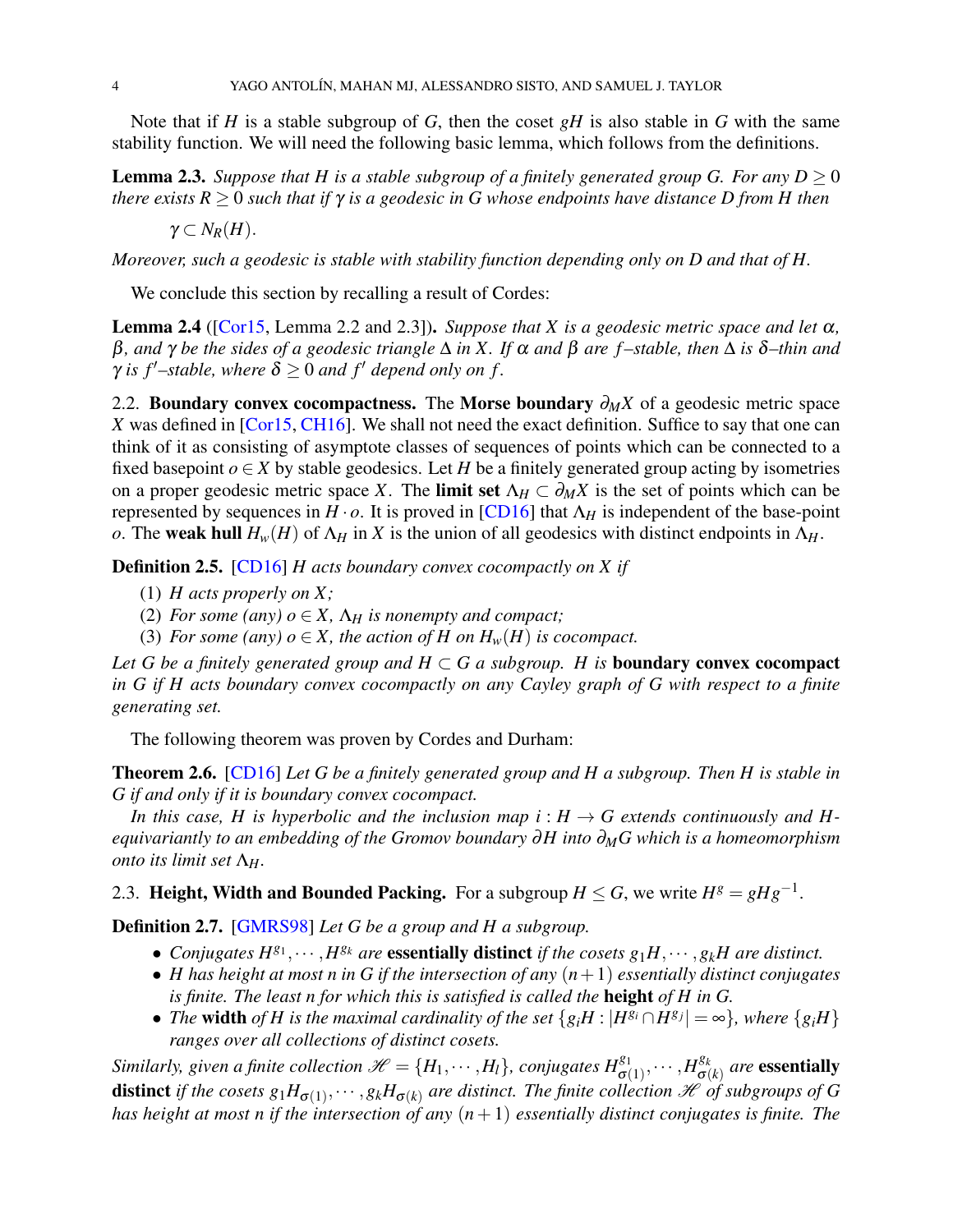*width of H is the maximal cardinality of the set*  $\{g_{\sigma(i)}H : |H_{\sigma(i)}^{\sigma(j)}\}$  $\sigma^{g_i}_{\sigma(i)} \cap H^{g_j}_{\sigma(j)}$  $\sigma(j)$ <sup> $\sigma(j)$ </sup> $=$   $\infty$ }, where  $\{g_{\sigma(i)}H\}$ *ranges over all collections of distinct cosets.*

Note that height (resp. width) of a finite family  $\mathcal H$  is zero if and only if all the subgroups of  $\mathcal H$ are finite.

A geometric analog of height was defined by Hruska and Wise.

Definition 2.8. [\[HW09\]](#page-15-2) *Let G be a finitely generated group and* Γ *a Cayley graph with respect to a finite generating set. A subgroup H has* **bounded packing** *in G if, for all D*  $\geq$  *0, there exist*  $N \in \mathbb{N}$  *such that for any collection of N distinct cosets gH in G, at least two are separated by a distance of at least D.*

*Similarly, a finite collection*  $\mathcal{H} = \{H_1, \dots, H_l\}$  *of subgroups of G has* **bounded packing** *if, for*  $all D \geq 0$ , there exist  $N \in \mathbb{N}$  such that for any collection of N distinct cosets  $gH_i$ :  $H_i \in \mathcal{H}$  , at least *two are separated by a distance of at least D.*

Equivalently,  $\mathcal{H}$  has bounded packing in *G* if for each *D* there exists  $N = N(D)$  bounding the cardinality of collections  $\{g_1H_{\sigma(1)}, \cdots, g_rH_{\sigma(r)}\}$  of pairwise *D*−close distinct left cosets of elements of  $H$ . Here, closeness is with respect to minimum distance between cosets.

2.4. **Hyperbolically embedded subgroups.** Hyperbolically embedded subgroups generalize the concept of parabolic subgroups of relatively hyperbolic groups (Lemma [2.10\)](#page-4-0) and every hyperbolic hyperbolically embedded subgroup is stable (Remark [2.11\)](#page-5-0).

Recall also that, by a theorem of Osin [\[Osi16\]](#page-15-9), a group is **acylindrically hyperbolic** if it contains a non-degenerate hyperbolically embedded subgroup.

We do not give the general definition of hyperbolically embedded subgroup, and we refer the reader to [\[DGO17,](#page-14-11) Def. 4.25]. Instead, we restrict to the case of hyperbolically embedded subgroup which are hyperbolic, the one of interest in this paper, and give the characterization that will be most useful for our purposes. The following was proved in [\[AMS16,](#page-14-23) Theorem 3.9] and independently proved by Hull in [\[Hul16,](#page-15-10) Thm. 4.13].

<span id="page-4-1"></span>Theorem 2.9. *Suppose that G is a group and X is a possibly infinite generating set so that* Cay(*G*,*X*) *is hyperbolic.*

*A* family  $\{Q_i\}_{i=1}^n$  of subgroups of G is hyperbolically embedded in  $(G,X)$ , denoted  $\{Q_i\}_{i=1}^n \hookrightarrow_h$ (*G*,*X*)*, if and only if the following hold:*

(Q1)  $(\{Q_i\}_{i=1}^n)$  is geometrically separated) For every  $\varepsilon > 0$  there exists  $R = R(\varepsilon)$  such that for  $g \in G$  *if* 

$$
\text{diam}(Q_i \cap N_{\varepsilon}(gQ_j)) \geq R
$$

*then i* = *j* and  $g \in Q_i$  (here the distances are measured with respect to the graph metric on  $Cay(G,X)$ .

- (Q2) *(Finite generation) For each i, there exists a finite subset*  $Y_i \subset G$  *generating*  $Q_i$ *.*
- (Q3) *(Quasi-isometrically embedded) There exist*  $\mu \ge 1$  *and c*  $\ge 0$  *such that for any i*  $\in \{1, ..., n\}$ *and all*  $h \in Q_i$  *one has*  $|h|_{Y_i} \leq \mu |h|_X + c$ .

We write  ${Q_i}_{i=1}^n \hookrightarrow_h G$  if there is some set *X* such that  ${Q_i}_{i=1}^n \hookrightarrow_h (G,X)$ .

Hyperbolically embedded subgroups generalize peripheral subgroups of relatively hyperbolic groups in the following sense:

<span id="page-4-0"></span>Lemma 2.10. [\[DGO17,](#page-14-11) Proposition 4.28] *A group G is relatively hyperbolic with respect to*  ${H_{\lambda}}_{\lambda \in \Lambda}$  *if and only if for any finite relative generating set X,*  ${H_{\lambda}}_{\lambda \in \Lambda} \hookrightarrow_h (G,X)$ *.*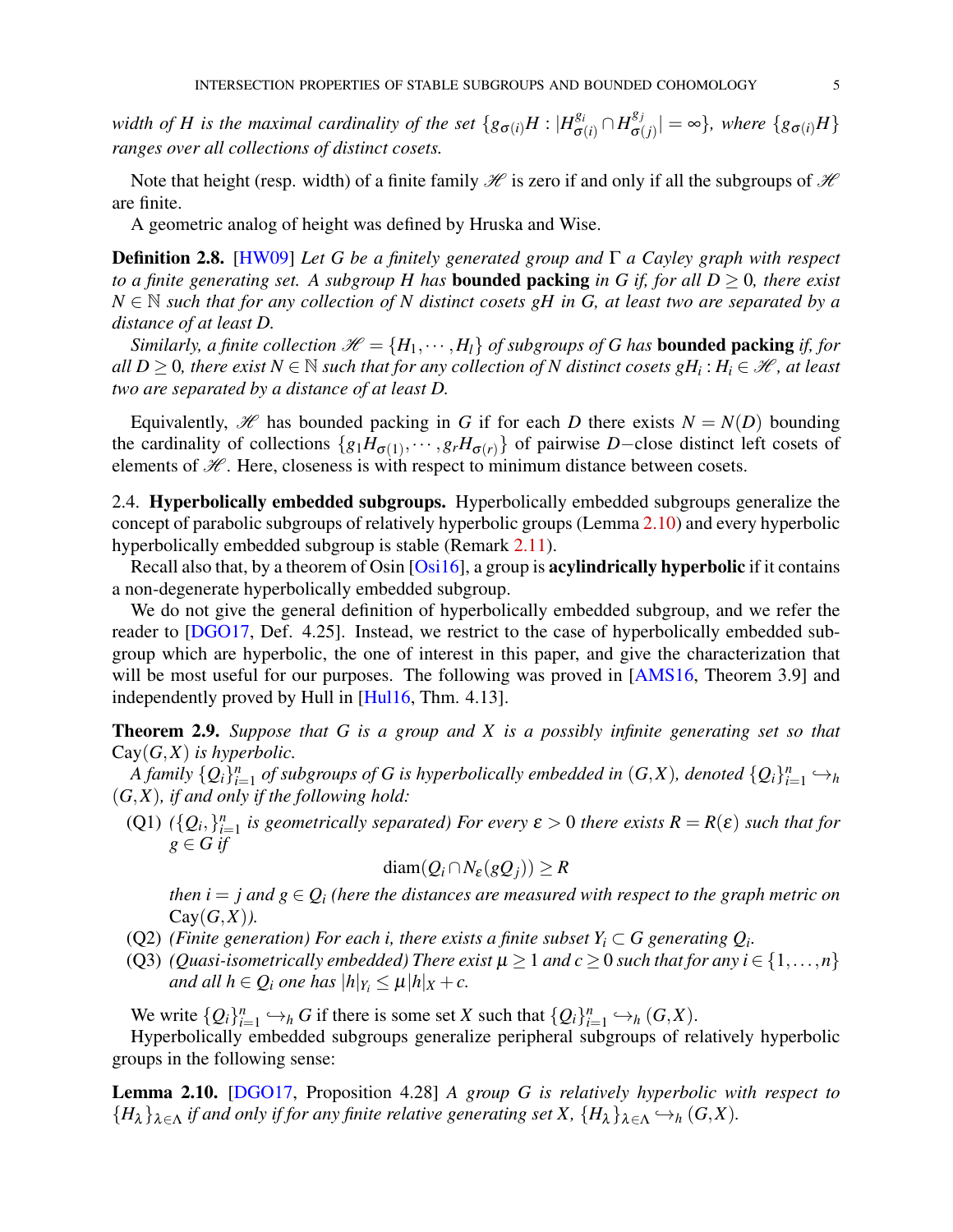<span id="page-5-0"></span>Remark 2.11. *It was proved in* [\[Sis16,](#page-15-4) Theorem 2] *that if H is a finitely generated subgroup of G such that H*  $\hookrightarrow$ *<sub>h</sub> G, then H is quasiconvex. That is, for every*  $\mu \ge 1$  *and c*  $\ge 0$ *, there exists C such that all*  $(\mu, c)$ -quasigeodesics in G whose endpoints are in H lie in N<sub>C</sub>(*H*). So, *H* is stable if (and *only if) H is hyperbolic.*

*On most of our statements we will assume that*  $H \hookrightarrow_h (G,X)$  *where*  $\Gamma(G,X)$  *is hyperbolic. It follows from Theorem [2.9](#page-4-1) that in this case, H is hyperbolic and, in particular, stable in G.*

For later purposes we record a property of cosets of hyperbolically embedded subgroups, encoded in the following definition.

<span id="page-5-3"></span>Definition 2.12. *Let G be a group and X a generating set of G. A subset H of G satisfies the WPD condition in*  $(G,X)$  *if for every*  $\varepsilon > 0$ *, there is*  $N > 0$  *such that for every*  $h_1, h_2 \in H$  *satisfying*  $d_X(h_1, h_2) > N$ , we have

$$
|\{g\in G \mid d_X(h_1,gh_1)<\varepsilon, d_X(h_2,gh_2)<\varepsilon\}|<\infty.
$$

The following is proved in [\[Sis16,](#page-15-4) Lemma 3.2], and in the case where  $(G, X)$  is hyperbolic, it can be deduced easily from Theorem [2.9.](#page-4-1)

**Lemma 2.13.** Suppose that  $\{H_{\lambda}\}_{\lambda \in \Lambda} \hookrightarrow_h (G,X)$ . Then each  $H_{\lambda}$  is WPD in  $(G,X)$ .

# 3. LIMIT SETS AND HEIGHT

In this section, we show that some standard arguments in the theory of Kleinian groups go through in the more general context of stable subgroups. A proof of the following lemma is sketched in [\[Gro93\]](#page-14-24) for quasiconvex subgroups of hyperbolic groups.

<span id="page-5-1"></span>Lemma 3.1 (Intersection of limit sets). *Let H*1,*H*<sup>2</sup> *be stable subgroups of a finitely generated group G with limit sets*  $\Lambda_1, \Lambda_2$  *in*  $\partial_M G$ *. Let*  $\Lambda_3$  *be the limit set of*  $H_1 \cap H_2$ *. Then* 

- (1)  $H_1 \cap H_2$  *is stable, and*
- (2)  $\Lambda_3 = \Lambda_1 \cap \Lambda_2$ .

*Proof.* Let Γ be a Cayley graph of *G* with respect to a finite generating set. The first statement fol-lows immediately from a result of Short [\[Sho91\]](#page-15-11) which states that the intersections of quasiconvex subgroups of an arbitrary finitely generated group is quasiconvex.

Since  $H_1 \cap H_2 \subset H_1$ ,  $\Lambda_3 \subset \Lambda_1$ . Similarly,  $\Lambda_3 \subset \Lambda_2$ . Hence  $\Lambda_3 \subset \Lambda_1 \cap \Lambda_2$ .

To prove the opposite inclusion, let  $p \in \Lambda_1 \cap \Lambda_2$ . We want to show that  $p \in \Lambda_3$ . Since  $H_1, H_2$ are stable, there exist (uniform) quasigeodesics  $\gamma_i \subset H_i$ ,  $i = 1,2$  converging to p. Without loss of generality, we may assume that  $\gamma_1, \gamma_2$  both start at  $1 \in \Gamma$ . By stability,  $\gamma_1, \gamma_2$  lie in a uniformly bounded neighborhood of each other in  $\Gamma$  [\[Cor15,](#page-14-21) Corollary 2.6]. In particular, there exists  $g \in G$ , and infinitely many  $g_i \in \gamma_1$ ,  $h_i \in \gamma_2$ , such that  $g_i g = h_i$  for all *i*. Hence  $g = g_i^{-1}$  $i^{-1}h_i$  for all *i* and so  $g_i g_1^{-1} = h_i h_1^{-1} \in H_1 \cap H_2$  for all *i*, thus producing an infinite sequence of elements in  $H_1 \cap H_2$ converging to  $p$ .

The proof of the following proposition is a reprise of the elementary argument in [\[GMRS98\]](#page-14-6) using limit sets in the Morse boundary.

<span id="page-5-2"></span>**Proposition 3.2** (Finite height). Let  $\mathcal{H} = \{H_1, \dots, H_l\}$  be a finite collection of stable subgroups *of a finitely generated group G. Then*  $\mathcal H$  *has finite height.* 

*Proof.* As before, let Γ be the Cayley graph of *G* with respect to a finite generating set. Let Λ*<sup>i</sup>* denote the limit set of *H<sub>i</sub>*. By Lemma [3.1,](#page-5-1) the limit set of  $\bigcap_j H_{\sigma}^{g_j}$  $\sigma(j)$  is the intersection of the limit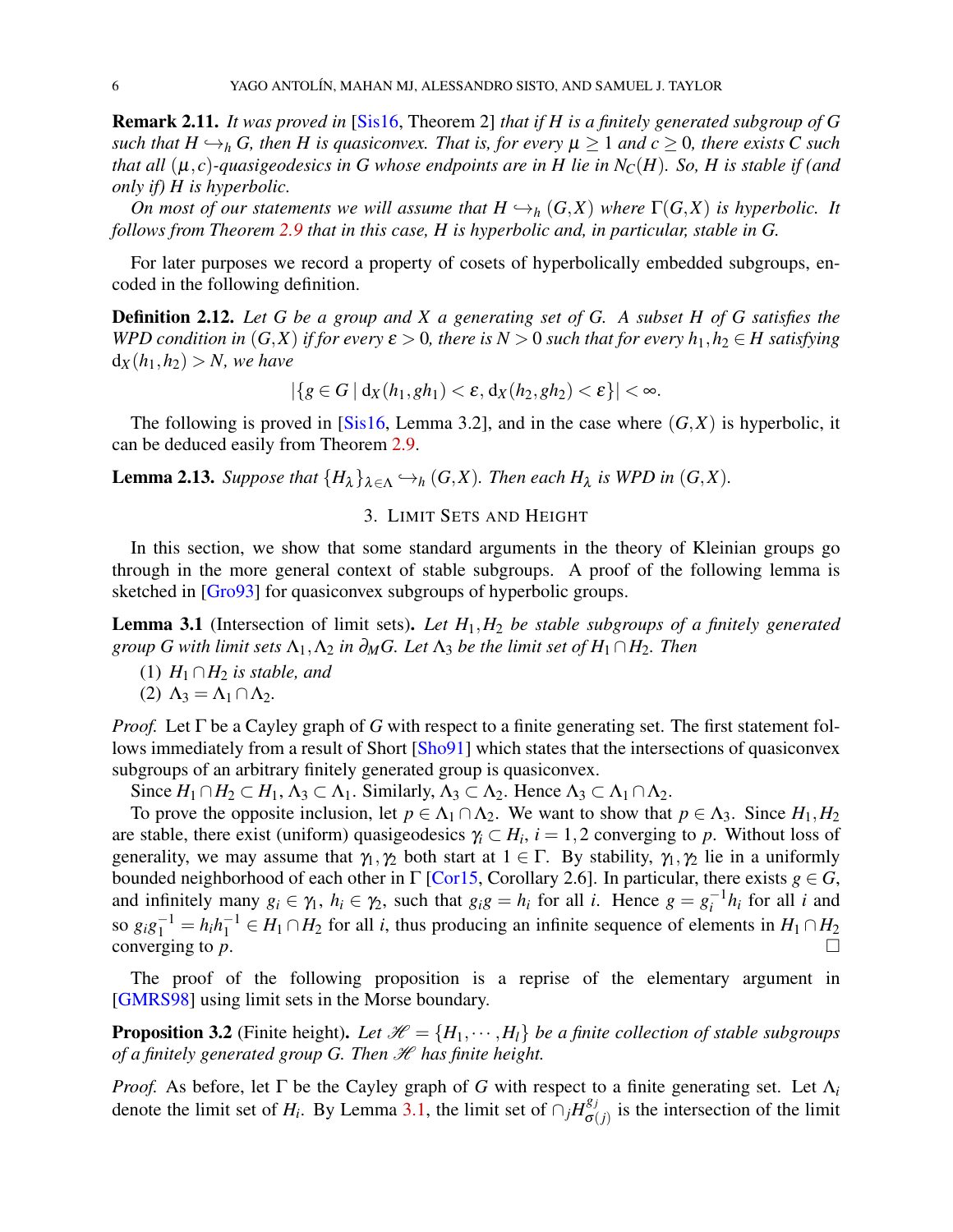sets of  $H_{\sigma}^{g_j}$ σ(*j*) , which in turn is the intersection Λ<sup>∩</sup> of the limit sets *gj*Λσ(*j*) of *gjH*σ(*j*) . Supposing that  $\cap_j H_{\sigma(j)}^{g_j}$  $\sigma(j)$  is infinite,  $\Lambda_{\cap}$  consists of at least two points.

If γ is a geodesic in the weak hull of  $Λ_{\cap}$ , then  $g_i^{-1}$  $j^{-1}$ γ is in the weak hull of  $H_{\sigma(j)}$  and so by Theorem [2.6,](#page-3-1)  $g_i^{-1}$  $j^{-1}\gamma$  ⊂ *N<sub>D</sub>*( $H_{\sigma(j)}$ ), for some *D* depending only on  $\mathscr{H}$ . Hence, if *x* is any point along  $\gamma$  then  $N_D(x)$  meets each  $g_j H_{\sigma(j)}$ . The number of cosets of any  $H_i$  is therefore bounded by the cardinality of the ball  $N_D(x)$ , which is finite as *G* is finitely generated and the Cayley graph  $\Gamma$  is taken with respect to a finite generating set. The conclusion follows.

Also, Theorem [2.6](#page-3-1) immediately gives the following:

**Proposition 3.3.** Let  $H \subset G$  be stable. Then H is of finite index in the stabilizer of  $\Lambda_H$  and hence *in the commensurator Comm* $_G(H)$  *of H in G.* 

*Proof.* The stabilizer *Stab*( $\Lambda$ *H*) stabilizes the weak hull  $H$ <sup>*w*</sup>(*H*) and acts properly on it. Since *H* acts cocompactly on  $H_w(H)$  by Theorem [2.6](#page-3-1) and  $H \subset Stab(\Lambda_H)$ , it follows that if *K* is a compact (weak) fundamental domain for *H* in  $H_w(H)$  (i.e. a compact subset of  $H_w(H)$ , whose *H*−translates cover  $H_w(H)$ ) there are at most finitely many elements *g* of  $Stab(\Lambda_H)$  such that  $gK \cap K \neq \emptyset$ . It follows that  $[Stab(\Lambda_H):H] < \infty$ . Since  $Comm_G(H) \subset Stab(\Lambda_H)$ , the last assertion follows.  $\square$ 

## 4. WIDTH AND PACKING

To prove finiteness of width and bounded packing, we cannot reprise the argument in [\[GMRS98\]](#page-14-6) which uses compactness of the boundary and global hyperbolicity in an essential way. In [\[HW09\]](#page-15-2), Hruska and Wise give a new proof of finiteness of width for quasiconvex subgroups of hyperbolic groups. Here, we adapt their argument to stable subgroups of arbitrary finitely generated groups.

4.1. Finiteness of width and bounded packing. We begin by proving bounded packing for a single stable subgroup.

## <span id="page-6-1"></span>Theorem 4.1. *A stable subgroup H of a finitely generated group G has bounded packing.*

*Proof.* Let  $\mathscr C$  be a collection of left coset of *H* in *G* whose *D*-neighborhoods intersect pairwise. Our goal is to bound the size of  $\mathscr C$  in terms of *D*, and following [\[HW09\]](#page-15-2), we do so by induction on the height of *H*. This is possible by Proposition [3.2.](#page-5-2) Recall that, for the base of induction (height zero), *H* is finite and trivially has bounded packing.

Translating by *G*, we may assume that  $H \in \mathscr{C}$ . Moreover, if  $gH \in \mathscr{C}$ , then  $gH = hxH$  for  $h \in H$ and  $x \in B_D(1)$ , since *gH* is *D*−close to *H*. We fix  $x \in B_D(1)$  and bound the number of cosets of the form  $hxH$  in  $\mathcal C$ . Since the number of such *x* is bounded, this will establish the theorem.

Hruska and Wise show that for any  $L \geq 0$  there is an  $L' \geq 0$  so that

<span id="page-6-0"></span>
$$
(1) \qquad N_L(H) \cap N_L(xH) \subset N_{L'}(K),
$$

where  $K = H \cap xHx^{-1}$  [\[HW09,](#page-15-2) Lemma 4.5]. Moreover, there is a bijection,  $hxH \leftrightarrow hK$ , and the height of *K* in *H* is strictly less than the height of *H* in *G* [\[HW09,](#page-15-2) Lemma 4.2]. Since *K* is a stable subgroup of *H* by Lemma [3.1,](#page-5-1) the induction hypothesis implies that *K* has bounded packing in *H*.

We finally claim that there is a  $D'$  depending only on  $D$  such that the  $D'$ -neighborhoods of the *hK* intersect pairwise in *H*. By bounded packing, this will imply that the number of such cosets is bounded. Using the bijection above, this in turn bounds the size of  $\mathscr C$  as required. To prove the claim, let  $h_1, h_2$  be such that  $h_1xH, h_2xH \in \mathcal{C}$ . Pick points  $a, b, c \in G$  such that

$$
a \in N_D(H) \cap N_D(h_1xH), \qquad b \in N_D(H) \cap N_D(h_2xH), \qquad c \in N_D(h_1xH) \cap N_D(h_2xH).
$$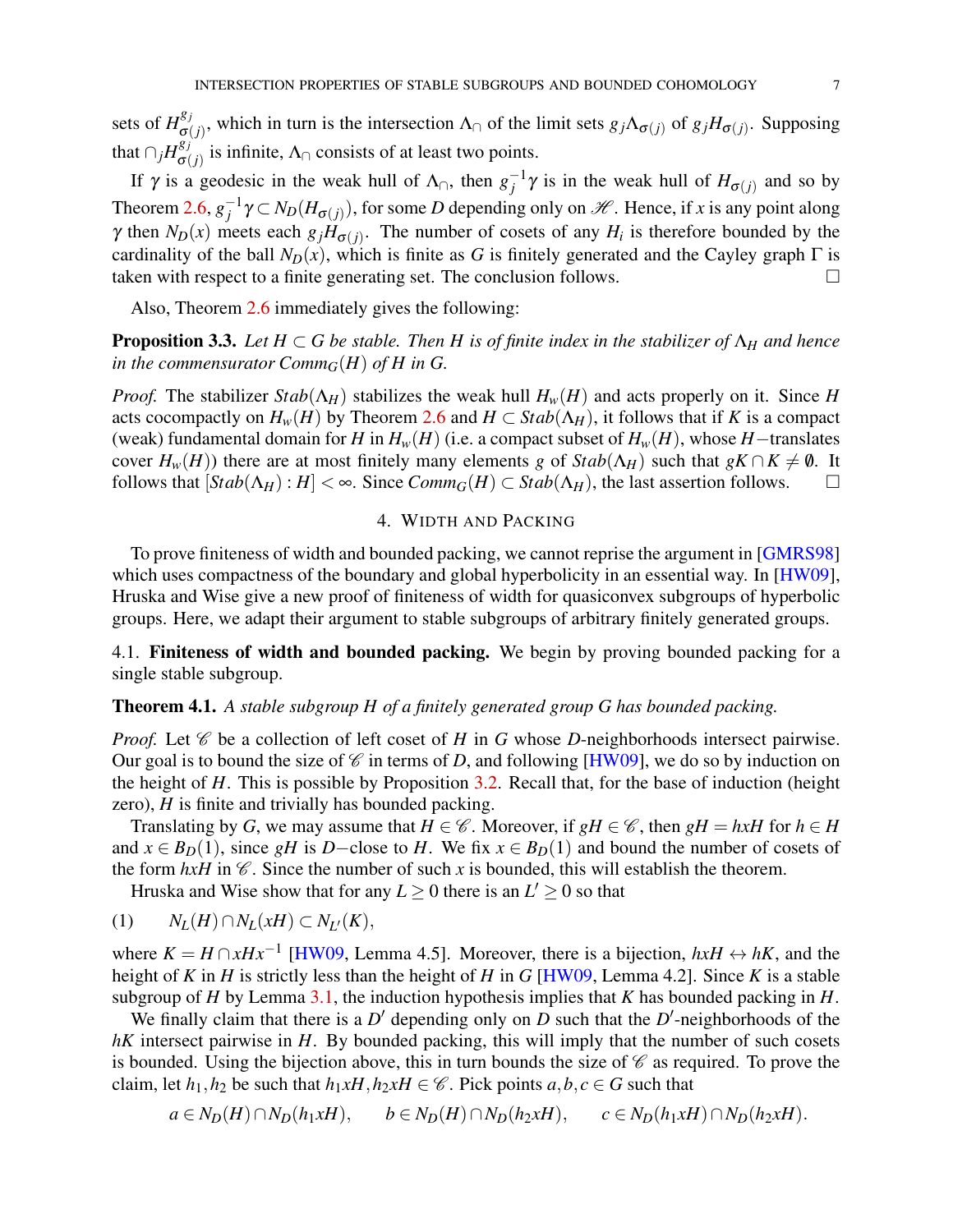Applying Lemma [2.3,](#page-3-2) we see that for  $R > 0$  depending on  $D$ ,  $[a,b] \subset N_R(H)$ ,  $[b,c] \subset N_R(h_2 xH)$ , and  $[a, c] \in N_R(h_1 x H)$ . As these form a triangle of uniformly stable geodesics (Lemma [2.3\)](#page-3-2), there is a  $\delta > 0$  depending only on *D* (and the stability function of *H*) such that this triangle is  $\delta$ -thin (Lemma [2.4\)](#page-3-3). Hence, there is a  $w \in [a, b]$  within distance  $\delta$  from both  $[b, c]$  and  $[a, c]$ . We conclude that *w* is contained in the intersection of the  $(2R+\delta)$ –neighborhoods of *H* and  $h_i xH$  for  $i = 1, 2$ . Applying the containment Eq. [1,](#page-6-0) there is a  $L' \geq 0$  such that

$$
w \in N_{2R+\delta}(H) \cap N_{2R+\delta}(h_i x H) \subset N_{L'}(h_i K)
$$

for  $i = 1, 2$ . We conclude that the *G*-distance between  $h_1 K$  and  $h_2 K$  is at most  $2L'$ . Since *H* is undistorted in  $G$ , we conclude that there distance in  $H$  is at most  $D'$ , which depending only on  $D$ and the stability function of *H*. This concludes the proof.  $\Box$ 

We now want to use bounded packing to study intersections of conjugates rather than cosets, and to pass from cosets to conjugates we will need the following lemma.

<span id="page-7-0"></span>**Lemma 4.2.** Let  $H_1, H_2$  be stable subgroups. Then there exists  $D \geq 0$  so that whenever  $|H_1^{g_1} \cap$  $H_2^{g_2}$  $|S_2^{g_2}| = \infty$  *for some*  $g_1, g_2 \in G$ , then the cosets  $g_1H_1$  *and*  $g_2H_2$  *have intersecting D–neighborhoods.* 

*Proof.* Set  $K = H_1^{g_1} \cap H_2^{g_2}$  $2^{g_2}$  and let  $k \in K$  be an infinite order element (notice that K is hyperbolic since it is stable by Lemma  $3.1(1)$ , and in particular *K* is infinite if and only if it contains an infinite order element). Since *k* is a Morse element of *G*, it produces two points  $k^{\infty}$  and  $k^{-\infty}$  in

$$
\Lambda_K = g_1 \Lambda_{H_1} \cap g_2 \Lambda_{H_2} \subset \partial_M G,
$$

using Lemma [3.1.](#page-5-1) Let γ be a geodesic in the weak hull of *K* joining  $k^{-∞}$  and  $k^∞$ . Then  $g_1^{-1}$  $1^{-1}\gamma$  lies in the weak hull of  $H_1$  and  $g_2^{-1}$  $\frac{1}{2}$ <sup>1</sup> $\gamma$  lies in the weak hull of  $H_2$ . Since each  $H_i$ ,  $i = 1, 2$ , acts cocompactly on its weak hull by Theorem [2.6,](#page-3-1) there is a *D* depending only on  $H_1$ ,  $H_2$ , such that  $\gamma$  lies in the intersection of  $N_D(g_1H_1)$  and  $N_D(g_2H_2)$ .

<span id="page-7-1"></span>Proposition 4.3. Let  $H_1, \ldots, H_l$  be stable subgroups of a finitely generated group G. Then there *exist finitely many conjugacy classes of subgroups of*  $G$  *of the form*  $H^{g_1}_{i(1)}\cap\cdots\cap H^{g_n}_{i(n)}$  $\sum_{i(n)}^{g_n}$ , where  $i(j) \in$  $\{1,\ldots,n\}$  and  $g_j \in G$  and  $n \in \mathbb{N}$ .

*Proof.* Since each  $H_i$  is hyperbolic, it contains only finitely many conjugacy classes of finite subgroups, and hence we can can restrict to considering infinite intersections. We show by induction on *n* that, whenever  $K_1, \ldots, K_{l'}$  are stable subgroups of *G*, there are only finitely many conjugacy classes of infinite subgroups of *G* of the form  $K_{i,j}^{g_1}$  $\overline{R}^{g_1}_{i(1)} \cap \cdots \cap \overline{K}^{g_n}_{i(n)}$  $\frac{g_n}{i(n)}$ . This suffices in view of finiteness of height (Proposition [3.2\)](#page-5-2).

For  $n = 1$  this is obvious. Let us prove it for  $n = 2$ . It suffices to show that there are only finitely many conjugacy classes of infinite subgroups of *G* of the form  $K_1 \cap K_2^g$  $2^8$ . By the Lemma [4.2](#page-7-0) there is some  $D \ge 0$  depending only on  $K_1, K_2$  so that  $gK_2$  intersects  $N_D(K_1)$ , so that up to multiplying *g* on the left by an element of  $K_1$  we have that  $gK_2$  has a representative in the ball of radius *D* around the identity, which is finite.

Assuming that the claim holds for some *n*, we can replace  $K_1, \ldots, K_{l'}$  with a set  $K$  of representatives of the conjugacy classes of infinite subgroups of the form  $K_{i,j}^{g_1}$  $\overline{R}^{g_1}_{i(1)} \cap \cdots \cap K^{g_n}_{i(n)}$  $\frac{3n}{i(n)}$ . This is a set of stable subgroups (by Lemma  $3.1$ ), and it is finite by the inductive hypothesis. As any intersection of  $n+1$  conjugates of the  $K_i$  is an intersection of two conjugates of elements of  $\mathscr K$ , this completes the proof.  $\Box$ 

<span id="page-7-2"></span>**Theorem 4.4.** Let  $\mathcal{H} = \{H_1, \dots, H_l\}$  be a finite collection of stable subgroups of a finitely gener*ated group G. Then*  $H$  *has bounded packing in G. Further,*  $H$  *has finite width.*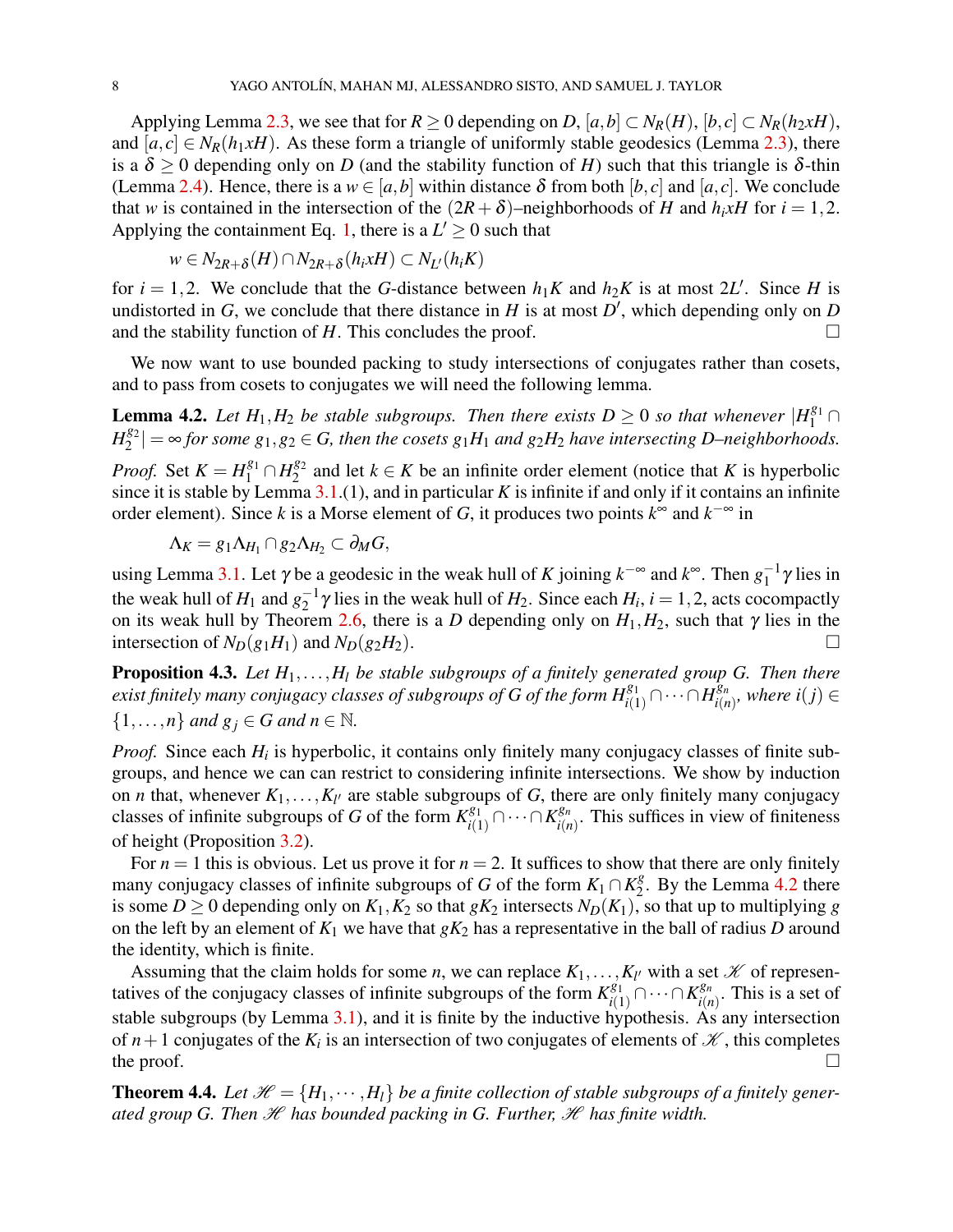*Proof.* First, let  $\mathscr C$  be a collection of coset of subgroups in  $\mathscr H$  whose *D*–neighborhoods intersect pairwise. By Theorem [4.1,](#page-6-1) for each  $i = 1, ..., l$  there is a  $N_i \geq 0$  such that the number of coset of *H<sub>i</sub>* in  $\mathscr C$  is at most *N<sub>i</sub>*. Hence,  $\#\mathscr C \leq \sum_{i=1}^l N_i$  and so  $\mathscr H$  has bounded packing.

Finite width comes from the fact that, by Lemma [4.2,](#page-7-0) if  $H_i^{g_1} \cap H_j^{g_2}$  $j_j^g$  is infinite for  $i, j \in \{1, ..., l\}$ and  $g_1, g_2 \in G$ , then the cosets  $g_1 H_i$  and  $g_2 H_j$  have intersecting *D*–neighborhoods, for *D* depending only on  $\mathcal H$ . Finite width now follows from bounded packing.

### 5. HYPERBOLICALLY EMBEDDED SUBGROUPS AND BOUNDED COHOMOLOGY

5.1. Intersections of hyperbolically embedded subgroups. In this subsection we prove a few results about intersections of (conjugates of) hyperbolically embedded subgroups.

<span id="page-8-0"></span>**Proposition 5.1.** Let G be a group with generating set X and assume that  $\Gamma(G,X)$  is hyperbolic. Let  $H_1$  *and*  $H_2$  *be hyperbolically embedded in*  $(G,X)$ *. Then* 

- (i) *there are finitely many*  $H_1$ -conjugacy classes of subgroups of the form  $H_1 \cap H_2^g$  with  $g \in G$ .
- (ii) *If*  $K_1, \ldots, K_n$  are representatives of the  $H_1$ -conjugacy classes of  $H_1 \cap H_2^g$  $2^8$ , then  $H_1$  is hyper*bolic relative to*  $K_1, \ldots, K_n$ *.*
- (iii)  $\{K_1,\ldots,K_n\} \hookrightarrow_h (G,X)$ .

*Proof.* (i) follows from Proposition [4.3,](#page-7-1) which immediately gives finitely many *G*–conjugacy classes, and the fact that hyperbolically embedded subgroups are almost malnormal [\[DGO17,](#page-14-11) Proposition 2.10].

Once we prove (ii), (iii) follows from (ii) and [\[DGO17,](#page-14-11) Theorem 4.35]. Hence, let us prove (ii). By Lemma [2.10,](#page-4-0) it is enough to show that  $\{K_i\}_{i=1}^n \hookrightarrow_h (H_1, Y)$  where *Y* is some finite generating set of  $H_1$ . Since  $H_1$  is quasi-isometrically embedded in  $(G, X)$ , we can work with  $d_X$  rather than  $d_Y$ . Notice that since  $\Gamma(G, X)$  is hyperbolic,  $\Gamma(H_1, Y)$  is hyperbolic as well. Therefore, by Theorem [2.9,](#page-4-1)

we need to prove that each  $K_i$  is finitely generated and quasi-isometrically embedded in  $(H_1, d_X)$ , which follows from Lemma  $3.1$  (from which one deduces that  $K_i$  is a finitely generated undistorted subgroup of  $H_1$ ). We also need to show that  $\{K_i\}_{i=1}^n$  is geometrically separated in  $(H_1, d_X)$ .

In order to prove geometric separation let  $t_i$  be so that  $K_i = H_1 \cap H_2^{t_i}$  $2<sup>t<sub>i</sub></sup>$ . Notice that there exists  $R > 0$  such that for every *i*,  $K_i \subseteq N_R(t_i H_2)$ . We claim that for every  $a, b \in H_1$  if  $aK_i \neq bK_j$  then  $a t_i H_2 \neq b t_j H_2$ . Once the claim is proved, the geometric separation of  $\{K_i\}_{i=1}^n$  follows directly from the geometric separation of  $H_2$ , since for every  $g \in H_1$  we have  $gK_i \subseteq N_R(gt_iH_2)$ .

Suppose that  $at_iH_2 = bt_jH_2$ , and let  $h_2 \in H_2$  such that  $at_ih_2 = bt_j$ , then

$$
K_i^a = H_1 \cap (H_2^{t_i})^a = H_1 \cap H_2^{at_i} = H_1 \cap H_2^{at_ih_2} = H_1 \cap H_2^{bt_j} = K_j^b.
$$

In particular,  $i = j$  since by assumption distinct  $K_i$ 's are representatives of distinct  $H_1$ -conjugacy classes.

Hence,

$$
aK_i = H_1 \cap bt_ih_2^{-1}t_i^{-1}H_2^{t_i} = H_1 \cap bH_2^{t_i} = bK_j,
$$

and the claim is proved.

<span id="page-8-1"></span>**Lemma 5.2.** Let G be a group, let X be a generating set of G so that  $\Gamma(G,X)$  is hyperbolic, and let *H*<sub>1</sub>, *H*<sub>2</sub> *be hyperbolically embedded in*  $(G,X)$ *. Then for each R*  $\geq$  0 *there exists C such that there only finitely many*  $s \in G$  *satisfying* 

(2)  $d_X(1,s) \le R$  *and*  $diam(H_1 \cap N_R(sH_2)) \ge C$ .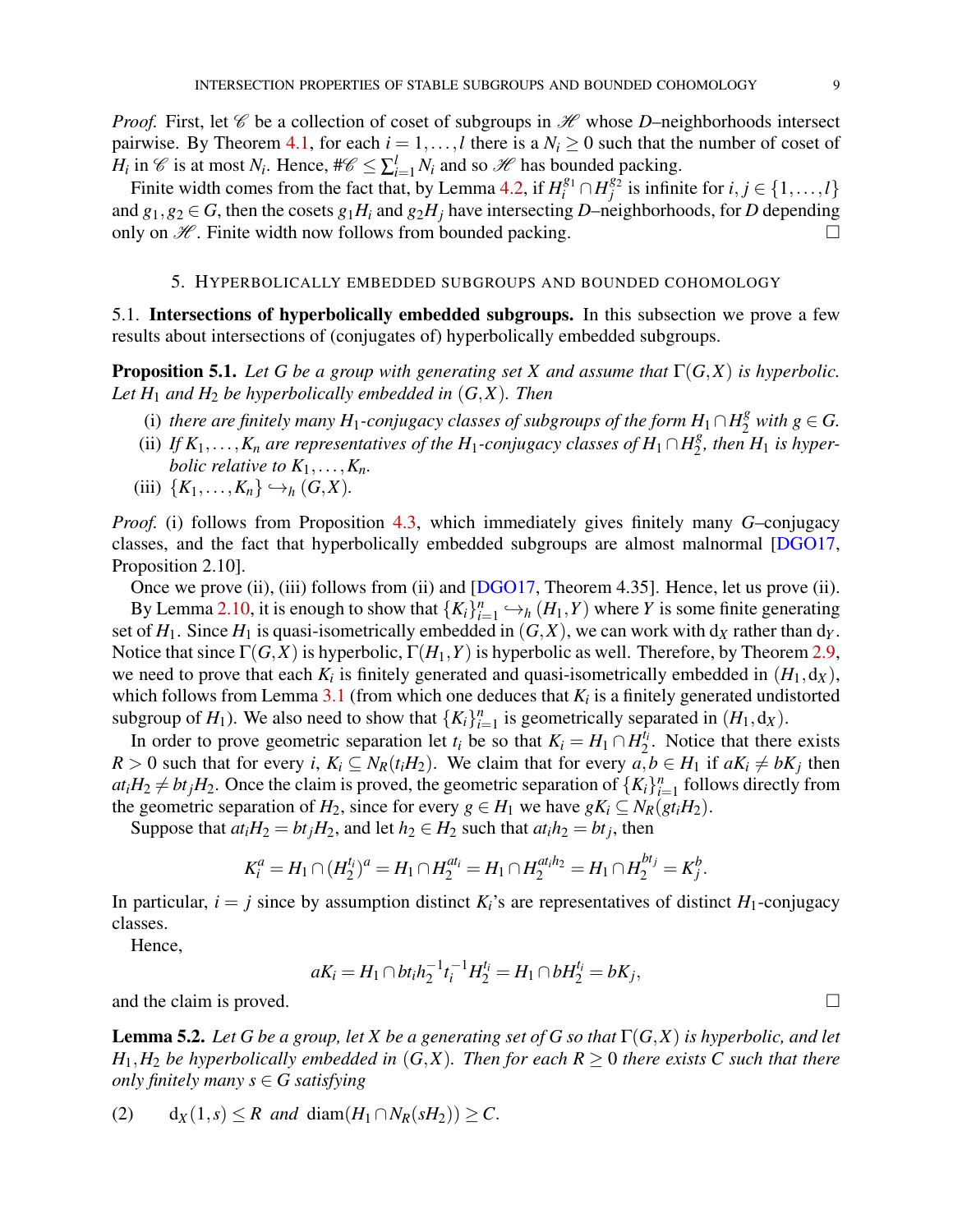*Proof.* We can enlarge *X* by adding finitely many elements to ensure that  $X \cap H_i$  is a generating set of  $H_i$ .

Notice that there exists  $R' \ge R$ , depending on R and the quasiconvexity constants of  $H_1, H_2$ only, so that for every *d* if there exists  $a \in H_1 \cap N_R(sH_2)$  satisfying  $d_X(1,a) \ge d$  then there exists  $a' \in H_1 \cap N_{R'}(sH_2)$  satisfying  $d_X(1, a') = d$ .

Fix  $R > 0$ , and let R' be as above. Since  $H_2$  satisfies the WPD condition (see Definition [2.12\)](#page-5-3), letting  $\varepsilon = 2R'$ , there is *N* such that for every  $b \in H_2$  satisfying that  $d_X(1,b) > N$  we have that

<span id="page-9-0"></span>
$$
(3) \qquad |\{g \in G \mid d_X(1,g) < \varepsilon, d_X(b,gb) < \varepsilon\}| < \infty.
$$

We put  $C = N + 2R'$ .

Let  $S \subset G$  be the set

$$
S = \{ s \in G \mid d_X(1, s) \le R, \text{diam}(H_1 \cap N_R(sH_2)) \ge C \}.
$$

Assume that *S* is infinite. Since the metric  $d_X$  restricted to  $H_1$  is proper, by the definition of *R*<sup> $\prime$ </sup> there is an infinite subset *S*<sub>1</sub> of *S* and *a* ∈ *H*<sub>1</sub>, such that *a* ∈ *H*<sub>1</sub> ∩ *N*<sub>*R*<sup> $\prime$ </sup>(*sH*<sub>2</sub>) for all *s* ∈ *S*<sub>1</sub> and</sub>  $d_X(1,a) = C$ . For each  $s_i \in S_1$ , let  $t_i \in H_2$  such that  $d_X(a, s_it_i) \le R'$ . Note that

$$
d_X(1,t_i) = d_X(s_i,s_it_i) \ge d_X(1,a) - d_X(1,s_i) - d_X(a,s_it_i) \ge C - 2R' = N.
$$

Since we similarly have that  $d_X(1,t_i) \leq C + 2R'$ , and the metric  $d_X$  restricted to  $H_2$  is proper, there is an infinite subset *S*<sub>2</sub> of *S*<sub>1</sub> and *b*  $\in$  *H*<sub>2</sub> such that *t*<sub>*i*</sub> = *b* for all *s*<sub>*i*</sub>  $\in$  *S*<sub>2</sub>.

In particular, for all  $s_1, s_2 \in S_2$ ,

$$
d_X(1,b) > N
$$
 and  $d_X(s_1,s_2) \le 2R \le \varepsilon$  and  $d_X(s_1b,s_2b) \le 2R' = \varepsilon$ ,

or equivalently,

$$
d_X(1,b) > N
$$
 and  $d_X(1,s_1^{-1}s_2) \le 2R \le \varepsilon$  and  $d_X(b,s_1^{-1}s_2b) \le 2R' = \varepsilon$ .

By [\(3\)](#page-9-0), i.e. the WPD condition of  $H_2$ , there are only finitely many different possibilities for  $s_1^{-1}$  $\frac{-1}{1}$ *s*<sub>2</sub>.  $\bar{\Box}$ 

<span id="page-9-1"></span>**Proposition 5.3.** Let G be a group, let X be a generating set of G so that  $\Gamma(G,X)$  is hyperbolic, *and let*  $H_1, H_2$  *be hyperbolically embedded in*  $(G, X)$ *. Then for every*  $R \geq 0$ *, we have*  $d_{Haus}(H_1 \cap$ *N<sub>R</sub>*(*H*<sub>2</sub>), *H*<sub>1</sub> ∩ *H*<sub>2</sub>) < ∞.

*Proof.* Again, we enlarge *X* by adding finitely many elements to ensure that  $X \cap H_i$  is a generating set of *H<sup>i</sup>* .

Notice that  $H_1 \cap H_2 \subseteq H_1 \cap N_R(H_2)$ , so we only need to prove that any point in  $H_1 \cap N_R(H_2)$  is at a bounded distance from a point in  $H_1 \cap H_2$ .

Let  $h_1 \in H_1 \cap N_R(H_2)$  and  $h_2 \in H_2$  such that  $d_X(h_1, h_2) \le R$ . Let  $h \in H_1 \cap H_2$  such that  $d_{H_1}(h, h_1)$ is minimal, where  $d_{H_1}$  is the path metric on  $H_1$  (which is quasi-isometric to  $d_X$  restricted to  $H_1$ ). Without loss of generality, we can assume that  $h = 1$ . Let  $\gamma_i$  be geodesics in  $H_i$  from 1 to  $h_i$ . By quasiconvexity and hyperbolicity, there exists  $R'$  such that  $d_{\text{Haus}}(\gamma_1, \gamma_2) < R'$  where  $R'$  only depends on *R*,  $\delta$ , and the quasiconvexity constants of  $H_1$  and  $H_2$ .

For every vertex  $x \in \gamma_1$ , let  $s_x$  be so that  $xs_x$  is a vertex  $\gamma_2$ , and  $d_X(x, xs_x) \le R'$ . By Lemma [5.2,](#page-8-1) and the observation that  $H_1 \cap N_{R'}(s_x H_2) = x^{-1}(H_1 \cap N_{R'}(H_2))$ , there is *C* and *N* such if  $d_{H_1}(1, h_1) > C$ , then there at most *N* possibilities for  $s_x$ . If  $d_{H_1}(1, h_1) > C + N + 1$ , then there are distinct vertices  $x, y \in \gamma_1$  such that  $s_x = s_y$ . We assume that *x* is closer than *y* to 1 (in the  $d_{H_1}$  metric).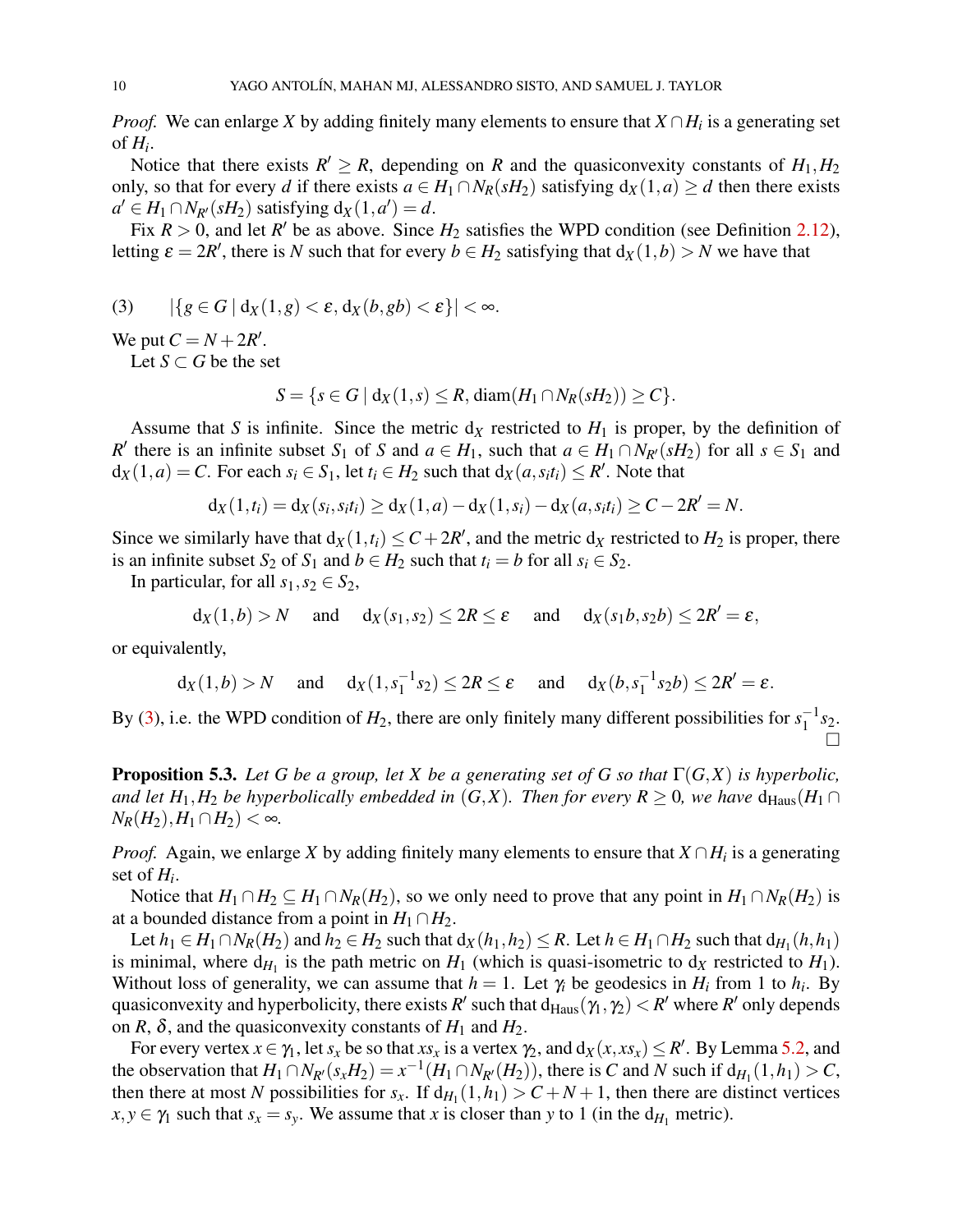Observe that  $yx^{-1} \in H_1$ . Observe also that  $yx^{-1} \in H_2$ , since  $yx^{-1} = (ys_x)(s_x^{-1}x^{-1})$ . Notice that

$$
d(yx^{-1},h_1) \le d_{H_1}(yx^{-1},y) + d_{H_1}(y,h_1) = d_{H_1}(1,x) + d_{H_1}(y,h_1) < d_{H_1}(1,h_1)
$$

which contradicts the minimality of  $d_{H_1}(1, h_1)$ .  $(1,h_1).$ 

5.2. Extension of quasimorphisms. In this subsection, we shall prove a bounded cohomology application of Proposition [5.1.](#page-8-0)

Recall that, given  $q_i$  a quasimorphism on  $H_i \leq G$ ,  $i \in I$ , we say that  $\{q_i\}$  intersection-compatible, if whenever  $x \in H_i$  and  $y \in H_j$  are *G*-conjugate one has that  $q_i(x) = q_j(y)$ .

<span id="page-10-1"></span>Remark 5.4. *Notice that, since homogeneous quasimorphisms are conjugation invariant, if the q<sup>i</sup> are the restriction of some homogeneous quasimorphism on G then* {*qi*} *is intersection-compatible.*

<span id="page-10-0"></span>**Theorem 5.5.** Let G be a group with generating set X and assume that  $\Gamma(G,X)$  is hyperbolic. Let *H*1,...,*H<sup>l</sup> be hyperbolically embedded in* (*G*,*X*)*, and let q<sup>i</sup> be a homogeneous quasimorphism on*  $H$ *i*. Then there exists a homogeneous quasimorphism q on G so that  $q|_{H_i} = q_i$  if and only if  $\{q_i\}$  is *intersection-compatible.*

We briefly recall the construction of extensions of quasicocycles from [\[FPS15\]](#page-14-13), specializing it to quasimorphisms. Let  $H \hookrightarrow_h (G,X)$ . Let  $\hat{G}$  be obtained from  $\Gamma(G,X)$  by adding, for every coset *gH* of *H*, a vertex  $c(gH)$  connected to all elements of *gH* by an edge of length 1/4. For  $g, x \in G$ , denote by  $\pi_{gH}(x)$  the set of all entrance points in *gH* of geodesics in  $\hat{G}$  from *x* to  $c(gH)$ . Let  $D \ge 0$ be sufficiently large.

For  $g, x \in G$ , define the trace  $tr_{gH}(x) \in \mathbb{R}G$  of *x* onto  $gH$  to be 0 if diam<sub>gH</sub>( $\pi_{gH}(\{1, x\})$ )  $\le D$ , and let  $tr_{gH}(x)$  be the average of all  $y^{-1}z$  for  $y \in \pi_{gH}(1)$  and  $z \in \pi_{gH}(x)$  otherwise. Notice that it does not depend on the choice of coset representative *g*.

Let *q* be an alternating quasimorphism on *H*, meaning that  $q(h) = -q(h^{-1})$  for each  $h \in H$ . Then one can define

$$
\Theta(q)(x) = \sum_{gH} q(tr_{gH}(x)).
$$

In [\[FPS15\]](#page-14-13) it is shown that  $\Theta(q)$  is (well-defined and) an alternating quasimorphism, and  $\Theta(q)|_H$ is within bounded distance of  $q$ . We will denote by  $\Psi(q)$  the unique homogeneous quasimorphism within bounded distance of  $\Theta(q)$ . In particular, if *q* is homogeneous then  $\Psi(q)|_H = q$ .

For later purposes, we also record the following lemma about  $\pi_H$ . For  $x \in G$ , denote by  $\rho_H(x)$ the set of all  $h \in H$  that minimize the distance from *x* in  $\Gamma(G,X)$  (this is a uniformly bounded set by quasiconvexity). Denote by  $d_H$  a word metric on *H*. We note that the  $d_H$ -diameter of  $\pi_{gH}(x)$  is uniformly bounded as a consequence of [\[FPS15,](#page-14-13) Lemma 2.9].

<span id="page-10-2"></span>**Lemma 5.6.** *In the notation above, there exists C so that, for each*  $x \in G$ *,*  $\pi_H(x)$  *is within Hausdorff dH-distance C of*  $\rho$ *H*(*x*)*.* 

*Proof.* We will use the fact that, by [\[FPS15,](#page-14-13) Lemma 2.8], there exists  $B \ge 1$  so that if *w*, *y* satisfy  $d_H(\pi_H(w), \pi_H(y)) \geq B$  then any geodesic in  $\hat{G}$  from *w* to *y* goes through  $c(H)$ . Moreover, for each  $g \notin H$  we have diam<sub>*H*</sub>( $\pi$ <sub>*H*</sub>( $g$ *H*))  $\leq$  *B*. Finally, we will also use the fact that any geodesic in *Y* =  $\Gamma(G,X)$  is an unparametrized quasigeodesic of  $\hat{G}$  with uniform constants by [\[KR14,](#page-15-12) Proposition 2.6].

Let  $h \in \rho_h(x)$ . If  $d_H(h, \pi_H(x)) \leq 10B$  then we are done, so suppose that this is not the case. Let γ be a geodesic in  $\Gamma(G,X)$  from *h* to *x*, parametrized by arc length. Since diam<sub>*H*</sub>( $\pi$ <sub>*H*</sub>(*x*)) ≤ *B*, there exist a minimal integer *t* so that  $d_H(\pi_H(\gamma(t)), \pi_H(x)) \leq B$ .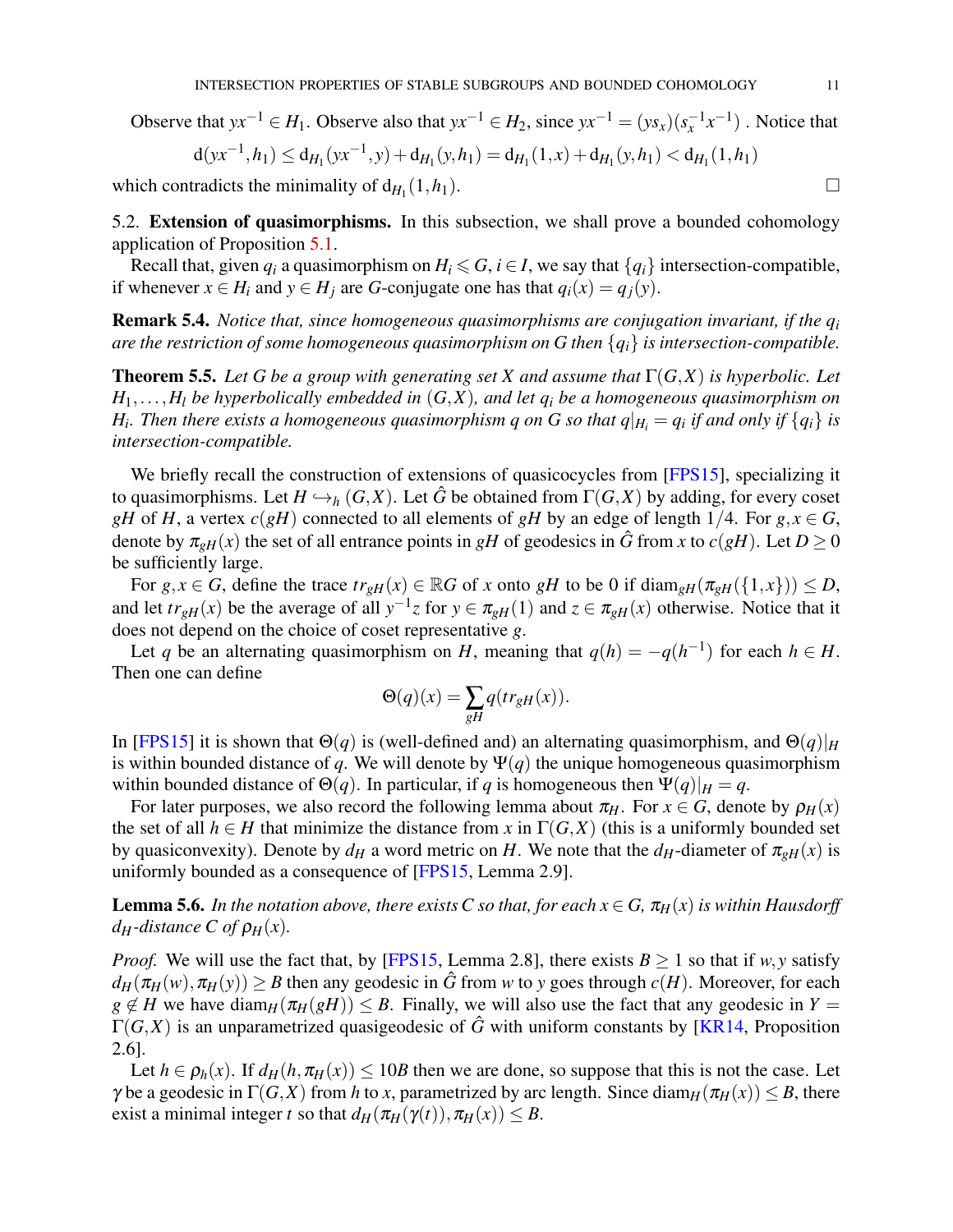We now provide a uniform bound *R* on  $d_Y(\gamma(t), x')$ , for some fixed  $x' \in \pi_H(x)$ . This in turn yields a bound on  $d_Y(h, x')$  and hence  $d_H(h, x')$ . In fact,  $d_Y(\gamma(t), H) = t$ , so we must have  $t \le R$ , and hence we get  $d_Y(h, x') \leq 2R$ .

Let us bound  $d_Y(\gamma(t), x')$ . Let  $\alpha$  be a geodesic in  $\hat{G}$  from *x* to  $x'$ . First of all, since  $\gamma$  is an unparametrized quasigeodesic of the hyperbolic space  $\hat{G}$ , there exists a uniform  $\delta$  so that  $d_{\hat{G}}(\gamma(t), x'') \leq \delta$  for some  $x'' \in \alpha$ . Since  $d_H(\pi_H(\gamma(t-1)), \pi_H(x'')) > B$  (because  $\pi_H(x'') \subseteq \pi_H(x)$ ), we get that any geodesic from  $\gamma(t-1)$  to  $x''$  goes through  $c(H)$  and hence  $d_{\hat{G}}(x'',H) \leq \delta$ . Hence  $d_{\hat{G}}(x'',x') \leq \delta$ , because  $\alpha$  is a geodesic from *x* to some point in  $\pi_H(x)$ . To sum up, we have  $d_{\hat{G}}(x', \gamma(t)) \leq 2\delta.$ 

In order to conclude the proof, we now show that there does not exist any coset *gH* with  $d_{gH}(\pi_{gH}(\gamma(t)), \pi_{gH}(x')) > 10B$ . Once this is done, we can consider a geodesic  $\beta$  in  $\hat{G}$  from  $\gamma(t)$ to *x'* and replace its subsegments of length  $1/2$  around the apices  $c(gH)$  that β goes through with geodesics in *gH*, thereby obtaining a path of uniformly bounded length.

If we had some *gH* with  $d_{gH}(\pi_{gH}(\gamma(t)), \pi_{gH}(x')) > 10B$ , then we would have  $d_{gH}(\pi_{gH}(\gamma(t))$ 1)),  $\pi_{gH}(x')$  > 5*B*. But then any geodesic from either  $\gamma(t-1)$  or  $\gamma(t)$  to  $c(H)$  would contain  $c(gH)$ , and hence we would have  $\pi_H(\gamma(t)) = \pi_H(c(gH)) = \pi_H(\gamma(t-1))$ , contradicting the minimality of *t*.

*Proof of Theorem [5.5.](#page-10-0)* By Remark [5.4,](#page-10-1) we only need to show that we can always extend an intersectioncompatible family  $\{q_1, \ldots, q_l\}$  of quasimorphisms. For  $l = 1$ , we can use [\[HO13\]](#page-14-12) or  $\Psi$  as constructed above.

Let now  $l \geq 2$  and let  $H_1, \ldots, H_l < G$  be subgroups and suppose  $H_i \hookrightarrow_h (G,X)$ . Let  $\hat{G}^1$  be obtained from  $\Gamma(G,X)$  by adding, for every coset *gH*<sub>1</sub> of *H*<sub>1</sub>, a vertex  $c(gH_1)$  connected to all elements of  $gH_1$  by an edge of length  $1/4$ . Let  $K_1, \ldots, K_n$  are representatives of the  $H_1$ -conjugacy classes of subgroups of the form  $H_1 \cap H_j^g$  where  $j \ge 2$  (there are finitely many conjugacy classes by Theorem [5.1\)](#page-8-0).

For  $g, x \in G$ , denote  $\pi_{gH_1}(x)$  the set of all entrance points in  $gH_1$  of geodesics in  $\hat{G}^1$  from *x* to  $c(gH)$ .

<span id="page-11-0"></span>**Lemma 5.7.** *There exists*  $C \ge 0$  *with the following property. For each g*  $\in$  *G and*  $j \in \{2,...,l\}$ *there exists*  $h \in G$  *and*  $i \in \{1, ..., n\}$  *so that*  $hK_i \subseteq gH_1$  *and so that for all*  $x \in H_i$  *we have*  $d_{gH_1}(\pi_{gH_1}(x), hK_i) \leq C.$ 

*Proof.* In view of Lemma [5.6,](#page-10-2) we can consider the closest point projection  $\rho_{gH_1}$  instead of  $\pi_{gH_1}$ . If the diameter of  $\rho_{gH_1}(H_j)$  is sufficiently large, then, by quasiconvexity,  $gH_1$  and  $H_j$  are at uniformly bounded distance in *Y*, and in fact up to multiplying on the left by an element of *h<sup>j</sup>* , we can assume that  $d_X(1,g)$  is uniformly bounded. In particular, by Lemma [5.2,](#page-8-1) there are finitely many choices for *g*. Since  $\rho_{gH_1}(H_j)$  is the coarse intersection of  $gH_1$  and  $H_j$ , by Proposition [5.3](#page-9-1) we have that  $\rho_{gH_1}(H_j)$  is within bounded Hausdorff distance of the intersection of  $H_1^g$  $\int_{1}^{g}$  and  $H_j$ , as required.  $\square$ 

Let  ${q_i}$  be intersection-compatible homogeneous quasimorphisms. By the inductive hypothesis there exists a homogeneous quasimorphism  $q'$  on G that extends  $q_2, \ldots, q_l$ .

Set  $q'_1 = q_1 - q' |_{H_1}$ , so that  $q'_1$  $\frac{1}{1}$  is a quasimorphism on  $H_1$ . In particular, by intersection-compatibility, *q* 0  $\frac{1}{2}$  |  $K_j$  vanishes for each *j*, and hence  $q'_1$  $\int_{1}^{t} |B_C(1)K_jB_C(1)|$  is bounded, where  $B_C(1)$  is the ball of radius *C* around 1 in  $H_1$ . Hence, we can perturb  $q_1'$  $\frac{1}{1}$  up to bounded error into an alternating quasimorphims  $q_1''$  $\frac{1}{1}$  to ensure that  $q_1''$  $J_1''(h) = 0$  whenever  $h \in B_C(1)K_jB_C(1)$  for some *j*.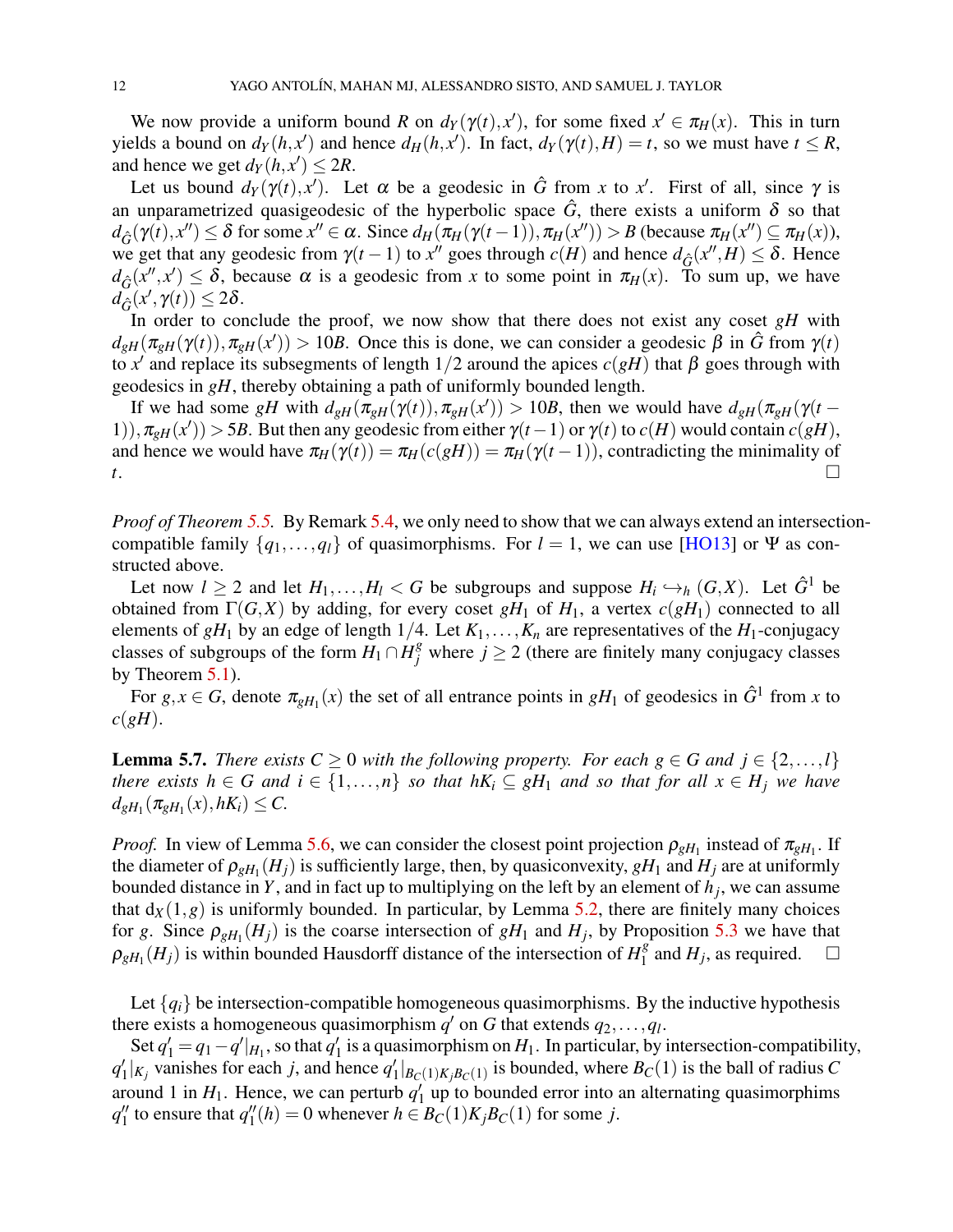Finally, we can set  $q = \Psi(q_1)$  $\binom{n}{1} + q'$ . Notice that  $q|_{H_1}$  is within bounded distance from  $q_1$ . More-over, from Lemma [5.7](#page-11-0) and the definition of  $\Psi$  we see that  $\Psi(q_1)$  $\binom{n}{1}|_{H_j}$  is identically 0 for all  $j \geq 2$ . Hence, again for  $j \ge 2$ ,  $q|_{H_j}$  is within bounded distance of  $q'$ , whence of  $q_j$ , as required.

5.3. Adding a hyperbolically embedded subgroup. By [\[DGO17,](#page-14-11) Theorem 6.14], any acylindrically hyperbolic group *G* contains a unique maximal finite normal subgroup  $E(G)$ . Let  $F_2$  denote a non-abelian free group of rank 2.

<span id="page-12-2"></span>**Proposition 5.8.** Let G be a group and let  $H_1, \ldots, H_l$  be subgroups of infinite index with  $H_i \hookrightarrow_h$  $(G, X_i)$  with  $\Gamma(G, X_i)$  *hyperbolic. Then there exists a hyperbolically embedded subgroup H so that*  ${H,H_i} \hookrightarrow_h (G,X_i)$  for every i so that  $H \cong F_2 \times E(G)$ , In particular  $H \cap H_i^g$  $\int_i^g$  is finite for every  $g \in G$ *and every i.*

*Proof.* Notice that *G* contains a finite-index subgroup *G*<sup> $\prime$ </sup> that acts trivially by conjugation on  $E(G)$ . By [\[Osi16,](#page-15-9) Theorem 5.4, Lemma 5.12], for every *i* there exists  $Y_i \supseteq X_i$  so that  $H_i \hookrightarrow_h (G, Y_i)$  and *G* acts on the hyperbolic space  $\Gamma(G, Y_i \cup H_i)$  acylindrically and non-elementarily, and clearly  $H_i$ has bounded orbits. By [\[MS17\]](#page-15-13), given independent random walks  $(W_n)$ ,  $(Z_n)$  on  $G'$ , the probability that  $\langle W_n, Z_n, E(G) \rangle$  is  $F_2 \times E(G)$  and hyperbolically embedded in  $(G, Y_i \cup H_i)$  goes to 1 as *n* tends to infinity. Since  $X_i \subseteq Y_i \cup H_i$ , the identity map from  $(G, d_{X_i})$  to  $(G, d_{Y_i \cup H_i})$  is Lipschitz. From this and Theorem [2.9,](#page-4-1) it is easily seen that whenever *K* is hyperbolically embedded in  $(G, Y_i \cup H_i)$ , we have that  ${K, H_i}$  is hyperbolically embedded in  $(G, X_i)$ , and the proof is complete.

<span id="page-12-1"></span>**Corollary 5.9.** Let G be an acylindrically hyperbolic group and let  $H_1, \ldots, H_l \hookrightarrow_h (G,X)$  be sub*groups of infinite index, where* Γ(*G*,*X*) *is hyperbolic. Then the product of the restriction maps*  $res: EH_b^2(G, \mathbb{R}) \to \Pi_{i=1}^l EH_b^2(H_i, \mathbb{R})$  *is not injective.* 

*Proof.* Let *H* be as in Proposition [5.8,](#page-12-2) and let  $\phi$  be any non-trivial homogeneous quasimorphism on *H*. Then by Theorem [5.5](#page-10-0) there exists a homogeneous quasimorphism  $\overline{\phi}$  on *G* that restricts to 0 on each  $H_i$  but restricts to  $\phi$  on  $H$ . The class  $\alpha \in EH_b^2(G, \mathbb{R})$  represented by  $\overline{\phi}$  has  $res(\alpha) = 0$ , but  $\alpha$  is non-trivial.

## 6. FURTHER APPLICATIONS

A number of applications of finite width and bounded packing can be found in the literature. In this Section, we mention a couple of these consequences for stable subgroups. Note that we have listed a number of examples of stable subgroups in the introductory section (Corollary [1.2\)](#page-1-0).

## (1) Dimension of cubulation

In [\[Sag95,](#page-15-5) [Sag97\]](#page-15-6) (see also [\[HW09\]](#page-15-2)), Sageev proves the following:

Proposition 6.1. *Suppose H is a finitely generated codimension* 1 *subgroup of a finitely generated group G satisfying bounded packing. Then the corresponding CAT(0) cube complex is finite dimensional.*

Combining with Theorem [4.4](#page-7-2) we have as an immediate Corollary:

<span id="page-12-0"></span>Corollary 6.2. *Suppose H is a finitely generated stable codimension* 1 *subgroup of a finitely generated group G. Then the corresponding CAT(0) cube complex is finite dimensional.*

### (2) Relative Rigidity

In  $[M<sub>1</sub>08]$ , the first author showed that a uniformly proper bijection between configurations of weak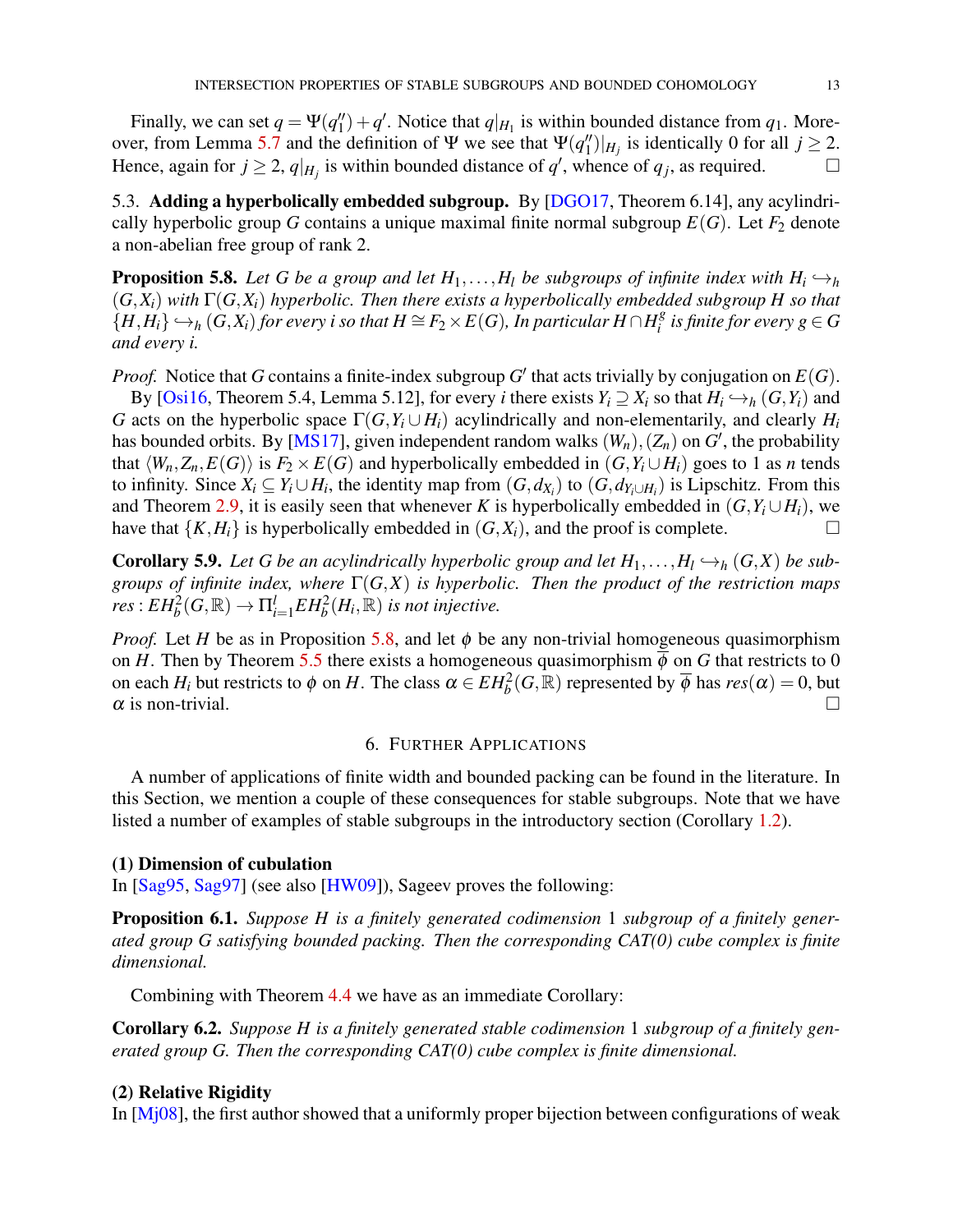hulls of limit sets of quasiconvex subgroups of hyperbolic groups comes from a quasi-isometry of the groups, thus extending a result of Schwartz [\[Sch97\]](#page-15-7). The same proof works here once we prove the following strengthening of bounded packing, which provides a "coarse Helly property" for stable subsets:

<span id="page-13-0"></span>**Proposition 6.3** (Coarse centers). Let  $\mathcal{H} = \{H_1, \dots, H_l\}$  be a finite collection of stable subgroups *of a finitely generated group G. For each D*  $\geq$  *0 there exists R*  $\geq$  *0 such that if*  $\mathscr C$  *is a collection of pairwise D–close cosets of subgroups of*  $\mathcal{H}$ , then there is an  $x \in G$  such that,

$$
N_R(x)\cap gH_i\neq\emptyset
$$

*for each gH*<sub>*i*</sub>  $\in \mathscr{C}$ *.* 

*Proof.* Fix a Cayley graph Γ for *G* and for simplicity assume that Γ contains Cayley graphs of the *H*<sub>i</sub> as subgraphs. By Theorem [4.4,](#page-7-2)  $\#\mathscr{C} \leq N$  for some constant  $N \geq 0$  depending only on *D*.

Consider the connected subgraph of Γ,

$$
Y=\bigcup N_D(gH_i),
$$

where the union is over all  $gH_i \in \mathscr{C}$ .

**Claim 6.4.** The subgraph Y is  $f'$ -stable in X, where  $f'$  depends only on D and the stability con*stants of the subgroups in*  $H$ .

Let us see how the proposition follows from the claim. Since *Y* is stable in *X*, *Y* is  $\delta$ -hyperbolic, with  $\delta$  depending only on  $f'$  ([\[DT15,](#page-14-5) Lemma 3.3]) and the subgraphs  $gH_i$  are quasiconvex. Hence, we may apply either [\[NR03,](#page-15-14) Lemma 7] or [\[Mj08,](#page-15-8) Lemma 3.3] which give an  $R \ge 0$ , depending on *N* and  $\delta$ , and an  $x \in Y$  such that the *R*–ball about *x* in *Y* meets each  $gH_i \in \mathcal{C}$ . This will complete the proof.

Hence, it remains to establish the claim. We do so by induction on  $N = \frac{H}{C}$ . For  $N = 1$ , there is nothing to prove. In general, write  $Y = Y_N \cup Z$  where  $Z = N_D(gH_i)$  for some  $gH_i \in \mathcal{C}$  and  $Y_N$  is the union of *D*–neighborhoods of the cosets in  $\mathscr{C} \setminus \{gH_i\}$ . Note that  $Y_N$  is  $f'$ –stable by the induction hypothesis and *Z* is stable with stability function depending only on *D* and that of  $H_i$ . Let  $a, b \in Y$ and assume (as we may) that  $a \in Y_N$  and  $b \in Z$ . Further, pick any  $c \in Y_N \cap Z$  and choose geodesics  $\alpha = [a, c], \beta = [b, c],$  and  $\gamma = [b, c]$ . By stability of  $Y_N$  and  $Z$ ,  $\alpha$  and  $\beta$  are uniformly stable and we conclude from Lemma [2.4,](#page-3-3) that γ is contained in a uniformly bounded neighborhood of *Y* and is uniformly stable. Hence, we conclude that *Y* is uniformly stable in  $\Gamma$ . (Note that "uniform" here depends on *N*, which is bounded by Theorem [4.4.](#page-7-2))

Let  $G_1, G_2$  be finitely generated groups with Cayley graphs  $\Gamma_1, \Gamma_2$ , word metrics  $d_1, d_2$ , and stable subgroups  $H_1, H_2$ . Let  $\Lambda_1, \Lambda_2$  be the limit sets of  $H_1, H_2$  in  $\partial_M G_1, \partial_M G_2$  respectively. Let  $\mathcal{J}_i$ ,  $i = 1, 2$ , be the collection of translates of  $H_{wi}$ , the weak hulls of  $\Lambda_i$  in  $\Gamma_i$ . Each  $d_i$  induces a pseudo-metric on the collection  $\mathcal{J}_i$  for  $i = 1, 2$  by regarding  $J, K \in \mathcal{J}_i$  as closed subsets of  $\Gamma_i$ . We continue calling this induced metric *d<sup>i</sup>* .

**Definition 6.5.** A bijective set map  $\phi$  from  $\mathcal{J}_1 \rightarrow \mathcal{J}_2$  is said to be **uniformly proper** *if there exists a function*  $f : \mathbb{N} \to \mathbb{N}$  *such that* 

- (1) *For all*  $J, K \in \mathcal{J}_1$ ,  $d_1(J, K) \leq n \Rightarrow d_2(\phi(J), \phi(K) \leq f(n)$ ,
- (2) *For all*  $J, K \in \mathscr{J}_2$ ,  $d_2(J, K) \leq n \Rightarrow d_1(\phi^{-1}(J), \phi^{-1}(K) \leq f(n)$ .

**Definition 6.6.** A map f from  $\Gamma_1$  to  $\Gamma_2$  is said to pair the sets  $\mathscr{J}_1$  and  $\mathscr{J}_2$  as  $\phi$  does if there exists *a function h* :  $\mathbb{N} \to \mathbb{N}$  *such that for all*  $p \in \Gamma$ *,*  $J \in \mathscr{J}_1$ *,*  $d_1(p, J) \leq n \Rightarrow d_2(f(p), \phi(J)) \leq h(n)$ *.*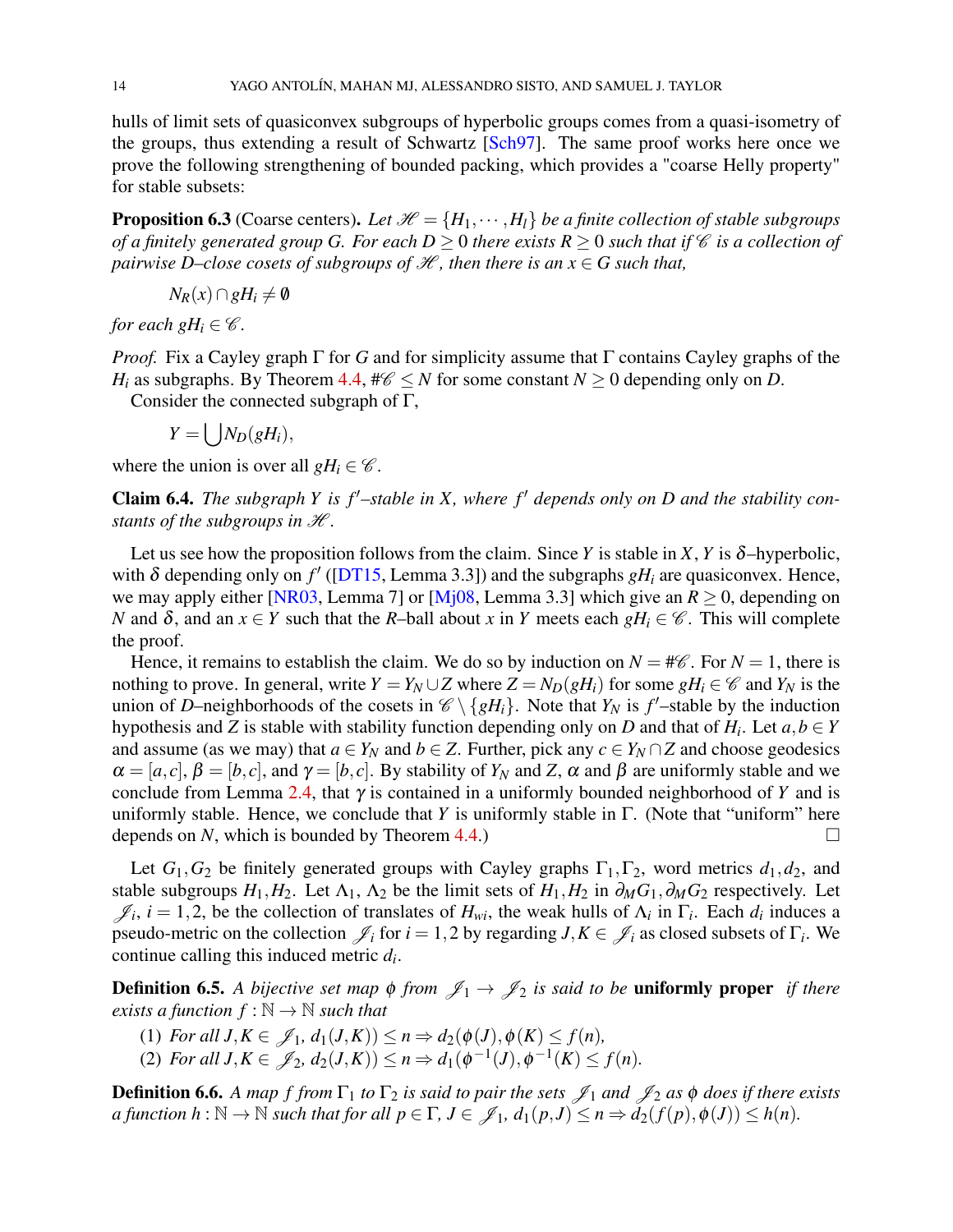The axioms of  $[M_1]$   $(M_2)$ , Section 3.4] are now verified exactly as in that paper. (The main point in [\[Mj08\]](#page-15-8) is the existence of a coarse barycenter, which in our context is established by Proposition [6.3.](#page-13-0)) We thus have the following:

<span id="page-14-10"></span>**Proposition 6.7.** *Let*  $G_1, G_2, \Gamma_1, \Gamma_2, d_1, d_2$  *and*  $\mathscr{J}_1, \mathscr{J}_2$  *be as above. Let*  $\phi : \mathscr{J}_1 \to \mathscr{J}_2$  *be uniformly proper. Then there exists a quasi-isometry q from*  $\Gamma_1$  *to*  $\Gamma_2$  *which pairs the sets*  $\mathcal{J}_1$  *and*  $\mathcal{J}_2$  $as \phi$  *does (in particular,*  $\Gamma_1, \Gamma_2$  *are quasi-isometric).* 

#### **REFERENCES**

- <span id="page-14-4"></span>[ADT16] T. Aougab, M.G. Durham, and S.J. Taylor. Middle recurrence and pulling back stability. *arXiv preprint arXiv:1609.06698*, 2016.
- <span id="page-14-23"></span>[AMS16] Yago Antolin, Ashot Minasyan, and Alessandro Sisto. Commensurating endomorphisms of acylindrically hyperbolic groups and applications. *Groups Geom. Dyn.*, 10(4):1149–1210, 2016.
- <span id="page-14-19"></span>[BF02] Mladen Bestvina and Koji Fujiwara. Bounded cohomology of subgroups of mapping class groups. *Geom. Topol.*, 6:69–89 (electronic), 2002.
- <span id="page-14-16"></span>[Bro81] Robert Brooks. Some remarks on bounded cohomology. In *Riemann surfaces and related topics: Proceedings of the 1978 Stony Brook Conference (State Univ. New York, Stony Brook, N.Y., 1978)*, volume 97 of *Ann. of Math. Stud.*, pages 53–63. Princeton Univ. Press, Princeton, N.J., 1981.
- <span id="page-14-8"></span>[CD16] M. Cordes and M.G. Durham. Boundary convex cocompactness and stability of subgroups of finitely generated groups. *preprint, arXiv:1607.08899*, 2016.
- <span id="page-14-22"></span>[CH16] M. Cordes and D. Hume. Stability and the Morse boundary. *preprint, arXiv:1606.00129*, 2016.
- <span id="page-14-21"></span>[Cor15] M. Cordes. Morse boundaries of proper geodesic metric spaces. *preprint, arXiv:1502.04376*, 2015.
- <span id="page-14-11"></span>[DGO17] F. Dahmani, V. Guirardel, and D. Osin. Hyperbolically embedded subgroups and rotating families in groups acting on hyperbolic spaces. *Mem. Amer. Math. Soc.*, 245(1156), 2017.
- <span id="page-14-7"></span>[DM16] F. Dahmani and M. Mj. Height, graded relative hyperbolicity and quasiconvexity. *preprint, arXiv:1602.00834*, 2016.
- <span id="page-14-2"></span>[DT14] S. Dowdall and S. J. Taylor. Hyperbolic extensions of free groups. *To appear in Geometry and Topology, arXiv:math.1406.2567*, 2014.
- <span id="page-14-5"></span>[DT15] M. Durham and S. J. Taylor. Convex cocompactness and stability in mapping class groups. *Algebraic & Geometric Topology, vol 15, no. 5*, pages 2839 – 2859, 2015.
- <span id="page-14-17"></span>[EF97] D. B. A. Epstein and K. Fujiwara. The second bounded cohomology of word-hyperbolic groups. *Topology*, 36:1275–1289, 1997.
- <span id="page-14-9"></span>[Far98] B. Farb. Relatively hyperbolic groups. *Geom. Funct. Anal. 8*, pages 810–840, 1998.
- <span id="page-14-0"></span>[FM02] B. Farb and L. Mosher. Convex cocompact subgroups of mapping class groups. *Geom. Topol., 6*, pages 91–152, 2002.
- <span id="page-14-13"></span>[FPS15] R. Frigerio, M. B. Pozzetti, and A. Sisto. Extending higher-dimensional quasi-cocycles. *J. Topol.*, 8(4):1123–1155, 2015.
- <span id="page-14-15"></span>[Fri16] Roberto Frigerio. Bounded cohomology of discrete groups. *arXiv preprint arXiv:1610.08339*, 2016.
- <span id="page-14-18"></span>[Fuj98] K. Fujiwara. The second bounded cohomology of a group acting on a Gromov-hyperbolic space. *Proc. London Math. Soc.*, 76:70–94, 1998.
- <span id="page-14-20"></span>[Fuj00] K. Fujiwara. The second bounded cohomology of an amalgamated free product of groups. *Trans. Amer. Math. Soc.*, 352:1113–1129, 2000.
- <span id="page-14-6"></span>[GMRS98] R. Gitik, M. Mitra, E. Rips, and M. Sageev. Widths of Subgroups. *Trans. Amer. Math. Soc. 350(1)*, pages 321–329, 1998.
- <span id="page-14-24"></span>[Gro93] M. Gromov. Asymptotic Invariants of Infinite Groups. *in Geometric Group Theory,vol.2; Lond. Math. Soc. Lecture Notes 182, Cambridge University Press*, 1993.
- <span id="page-14-1"></span>[Ham08] U. Hamenstadt. Word hyperbolic extensions of surface groups. *preprint, arxiv:0807.4891v2*, 2008.
- <span id="page-14-3"></span>[HH14] S. Hensel and U. Hamenstadt. Convex cocompact subgroups of Out(*Fn*). *preprint, arXiv:1411.5978*, 2014.
- <span id="page-14-12"></span>[HO13] Michael Hull and Denis Osin. Induced quasicocycles on groups with hyperbolically embedded subgroups. *Algebr. Geom. Topol.*, 13(5):2635–2665, 2013.
- <span id="page-14-14"></span>[HS17] Tobias Hartnick and Alessandro Sisto. Bounded cohomology and virtually free hyperbolically embedded subgroups. *preprint, arxiv:1701.00686*, 2017.